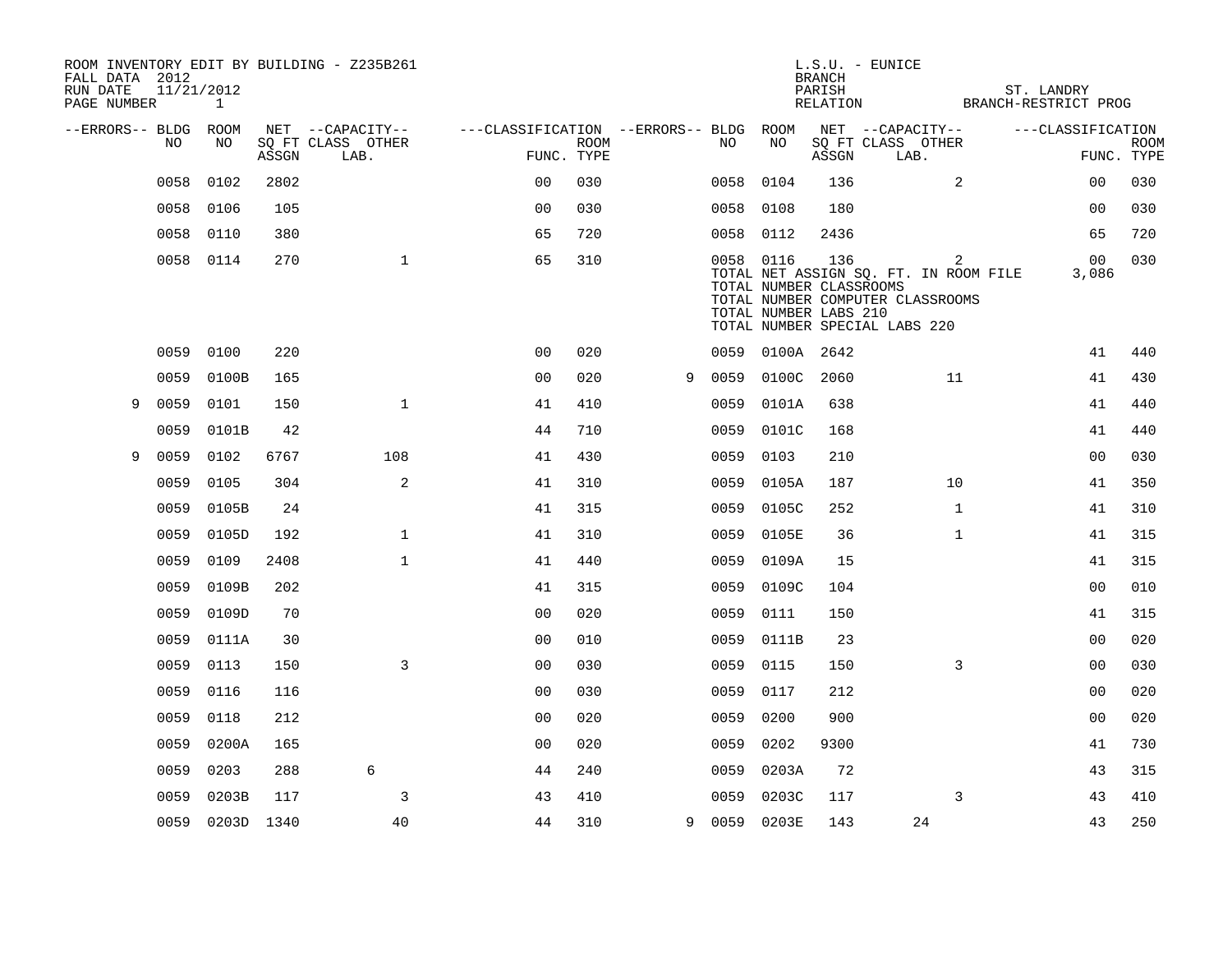| FALL DATA 2012<br>RUN DATE | 11/21/2012 |       |       | ROOM INVENTORY EDIT BY BUILDING - Z235B261    |                                                      |             |   |           |            | <b>BRANCH</b><br>PARISH                          | $L.S.U. - EUNICE$                                                                                          | ST. LANDRY        |                           |
|----------------------------|------------|-------|-------|-----------------------------------------------|------------------------------------------------------|-------------|---|-----------|------------|--------------------------------------------------|------------------------------------------------------------------------------------------------------------|-------------------|---------------------------|
| PAGE NUMBER                |            | 2     |       |                                               |                                                      |             |   |           |            |                                                  | RELATION BRANCH-RESTRICT PROG                                                                              |                   |                           |
| --ERRORS-- BLDG ROOM       | NO         | NO    | ASSGN | NET --CAPACITY--<br>SQ FT CLASS OTHER<br>LAB. | ---CLASSIFICATION --ERRORS-- BLDG ROOM<br>FUNC. TYPE | <b>ROOM</b> |   | NO        | NO         | ASSGN                                            | NET --CAPACITY--<br>SQ FT CLASS OTHER<br>LAB.                                                              | ---CLASSIFICATION | <b>ROOM</b><br>FUNC. TYPE |
|                            | 0059       | 0203F | 135   |                                               | 43                                                   | 730         |   | 0059      | 0204       | 374                                              | 24                                                                                                         | 52                | 680                       |
|                            | 0059       | 0205  | 196   |                                               | 0 <sub>0</sub>                                       | 030         |   | 0059      | 0206       | 165                                              | 6                                                                                                          | 43                | 440                       |
|                            | 0059       | 0207  | 140   |                                               | 00                                                   | 010         |   | 0059      | 0207A      | 54                                               |                                                                                                            | 00                | 010                       |
|                            | 0059       | 0207B | 23    |                                               | 00                                                   | 020         |   | 0059      | 0208       | 144                                              | 7                                                                                                          | 41                | 410                       |
|                            | 0059       | 0209  | 154   | 3                                             | 0 <sub>0</sub>                                       | 030         |   | 0059      | 0210       | 156                                              |                                                                                                            | 46                | 455                       |
|                            | 0059       | 0211  | 154   | 3                                             | 0 <sub>0</sub>                                       | 030         | 9 | 0059      | 0213       | 2728                                             | $\mathbf{1}$                                                                                               | 41                | 430                       |
|                            | 0059       | 0214  | 192   | 8                                             | 41                                                   | 410         | 9 | 0059      | 0216       | 152                                              | $\mathbf{1}$                                                                                               | 43                | 410                       |
|                            | 0059       | 0221  | 493   | 19                                            | 92                                                   | 650         |   | 0059 0243 |            | 210                                              |                                                                                                            | 0 <sub>0</sub>    | 020                       |
|                            | 0059 0244  |       | 210   |                                               | 0 <sub>0</sub>                                       | 020         |   |           |            | TOTAL NUMBER CLASSROOMS<br>TOTAL NUMBER LABS 210 | TOTAL NET ASSIGN SQ. FT. IN ROOM FILE<br>TOTAL NUMBER COMPUTER CLASSROOMS<br>TOTAL NUMBER SPECIAL LABS 220 | 32,153            |                           |
|                            | 0060 0001  |       | 448   |                                               | 0 <sub>0</sub>                                       | 030         |   | 0060 0002 |            | 429                                              |                                                                                                            | 0 <sub>0</sub>    | 030                       |
|                            | 0060       | 0100  | 4180  |                                               | 00                                                   | 020         |   | 0060      | 0101       | 24                                               |                                                                                                            | 0 <sub>0</sub>    | 030                       |
|                            | 0060       | 0102  | 288   | $\mathbf 1$                                   | 63                                                   | 350         |   | 0060 0104 |            | 100                                              | $\mathbf{1}$                                                                                               | 63                | 315                       |
|                            | 0060       | 0105  | 312   | 3                                             | 63                                                   | 310         |   |           | 0060 0105A | 324                                              | $\mathbf{1}$                                                                                               | 61                | 310                       |
|                            | 0060       | 0105B | 475   | $\mathbf 1$                                   | 61                                                   | 310         |   |           | 0060 0105C | 20                                               |                                                                                                            | 61                | 315                       |
|                            | 0060       | 0106  | 84    |                                               | 61                                                   | 315         |   | 0060      | 0108       | 120                                              | $\mathbf{1}$                                                                                               | 71                | 310                       |
|                            | 0060       | 0111  | 180   | $\mathbf{1}$                                  | 62                                                   | 310         |   |           | 0060 0111A | 288                                              | $\mathbf{1}$                                                                                               | 61                | 310                       |
|                            | 0060       | 0112  | 2800  | 206                                           | 11                                                   | 610         |   |           | 0060 0112A | 429                                              |                                                                                                            | 0 <sub>0</sub>    | 030                       |
|                            | 0060       | 0115  | 504   | 3                                             | 62                                                   | 310         |   |           | 0060 0115A | 180                                              | $\mathbf{1}$                                                                                               | 61                | 310                       |
|                            | 0060       | 0115B | 20    |                                               | 62                                                   | 315         |   | 0060      | 0118       | 230                                              | $\mathbf{1}$                                                                                               | 63                | 310                       |
|                            | 0060       | 0119  | 30    |                                               | 0 <sub>0</sub>                                       | 030         |   | 0060 0120 |            | 263                                              | $\mathbf{1}$                                                                                               | 63                | 310                       |
|                            | 0060       | 0122  | 108   | $\mathbf{1}$                                  | 63                                                   | 310         |   | 0060      | 0123       | 56                                               |                                                                                                            | 00                | 010                       |
|                            | 0060       | 0124  | 240   |                                               | 63                                                   | 315         |   | 0060      | 0127       | 430                                              |                                                                                                            | 63                | 315                       |
|                            | 0060 0128  |       | 240   | 1                                             | 65                                                   | 310         |   | 0060 0131 |            | 56                                               |                                                                                                            | 0 <sub>0</sub>    | 010                       |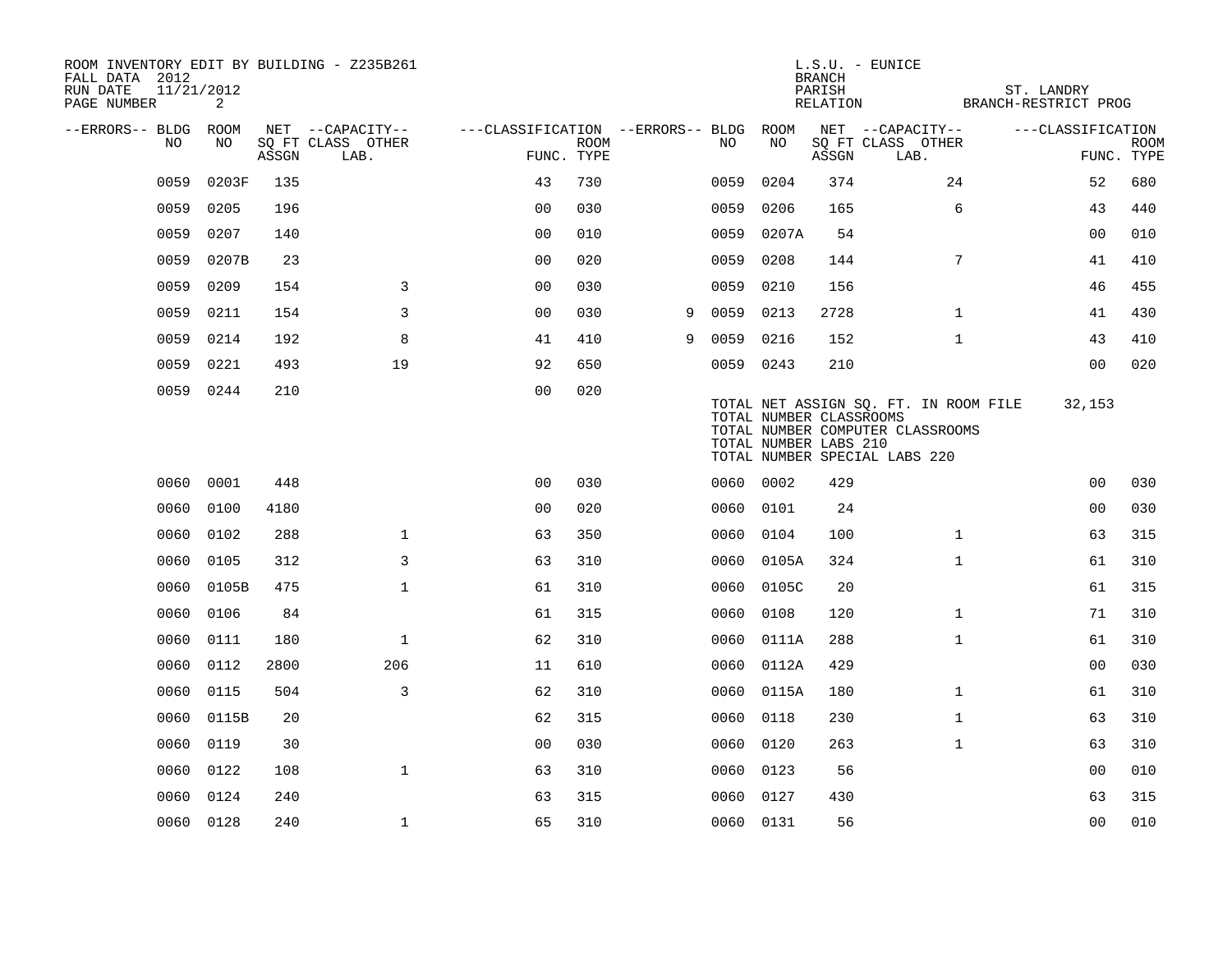| ROOM INVENTORY EDIT BY BUILDING - Z235B261<br>FALL DATA 2012<br>RUN DATE<br>PAGE NUMBER | 11/21/2012<br>3 |       |                           |              |                |                           |                                   |            | <b>BRANCH</b><br>PARISH<br>RELATION | $L.S.U. - EUNICE$         |              | ST. LANDRY<br>BRANCH-RESTRICT PROG |                           |
|-----------------------------------------------------------------------------------------|-----------------|-------|---------------------------|--------------|----------------|---------------------------|-----------------------------------|------------|-------------------------------------|---------------------------|--------------|------------------------------------|---------------------------|
| --ERRORS-- BLDG ROOM                                                                    |                 |       | NET --CAPACITY--          |              |                |                           | ---CLASSIFICATION --ERRORS-- BLDG | ROOM       |                                     | NET --CAPACITY--          |              | ---CLASSIFICATION                  |                           |
| NO                                                                                      | NO              | ASSGN | SQ FT CLASS OTHER<br>LAB. |              |                | <b>ROOM</b><br>FUNC. TYPE | NO                                | NO         | ASSGN                               | SQ FT CLASS OTHER<br>LAB. |              |                                    | <b>ROOM</b><br>FUNC. TYPE |
| 0060                                                                                    | 0132            | 30    |                           |              | 0 <sub>0</sub> | 030                       | 0060                              | 0134       | 240                                 |                           |              | 92                                 | 650                       |
| 0060                                                                                    | 0138            | 540   |                           | 17           | 62             | 310                       | 0060                              | 0139       | 452                                 | 30                        |              | 11                                 | 110                       |
| 0060                                                                                    | 0140            | 559   | 30                        |              | 11             | 110                       | 0060                              | 0141       | 456                                 | 30                        |              | 11                                 | 110                       |
| 0060                                                                                    | 0142            | 580   | 35                        |              | 11             | 110                       | 0060                              | 0143       | 454                                 | 30                        |              | 11                                 | 110                       |
| 0060                                                                                    | 0144            | 580   | 35                        |              | 11             | 110                       | 0060                              | 0145       | 699                                 | $\sqrt{ }$                |              | 55                                 | 255                       |
| 0060                                                                                    | 0146            | 145   |                           | $\mathbf{1}$ | 53             | 310                       | 0060                              | 0146A      | 145                                 |                           | $\mathbf{1}$ | 53                                 | 310                       |
| 0060                                                                                    | 0146B           | 145   |                           | $\mathbf 1$  | 53             | 310                       | 0060                              | 0146C      | 145                                 |                           | $\mathbf{1}$ | 53                                 | 310                       |
| 0060                                                                                    | 0147            | 492   |                           | 6            | 55             | 455                       | 0060                              | 0147A      | 102                                 |                           | $\mathbf{1}$ | 53                                 | 310                       |
| 0060                                                                                    | 0147B           | 102   |                           | $\mathbf 1$  | 53             | 310                       | 0060                              | 0150A      | 84                                  |                           | $\mathbf{1}$ | 63                                 | 315                       |
| 0060                                                                                    | 0150B           | 98    |                           | $\mathbf 1$  | 51             | 310                       |                                   | 0060 0150C | 210                                 |                           | $\mathbf{1}$ | 63                                 | 315                       |
| 0060                                                                                    | 0150D           | 148   |                           | $\mathbf{1}$ | 0 <sub>0</sub> | 020                       | 0060                              | 0151       | 287                                 |                           |              | 0 <sub>0</sub>                     | 020                       |
| 0060                                                                                    | 0151A           | 143   |                           | 2            | 0 <sub>0</sub> | 030                       | 0060                              | 0151B      | 143                                 |                           | 3            | 0 <sub>0</sub>                     | 030                       |
| 0060                                                                                    | 0152            | 120   |                           | $\mathbf{1}$ | 53             | 310                       | 0060                              | 0152A      | 120                                 |                           | $\mathbf{1}$ | 51                                 | 310                       |
| 0060                                                                                    | 0154            | 30    |                           |              | 0 <sub>0</sub> | 030                       |                                   | 0060 0155  | 49                                  |                           |              | 0 <sub>0</sub>                     | 010                       |
| 0060                                                                                    | 0156            | 120   |                           | $\mathbf{1}$ | 53             | 310                       | 0060                              | 0157       | 53                                  |                           |              | 0 <sub>0</sub>                     | 020                       |
| 0060                                                                                    | 0158            | 88    |                           |              | 44             | 710                       | 0060                              | 0160       | 130                                 |                           | $\mathbf{1}$ | 53                                 | 310                       |
| 0060                                                                                    | 0200            | 3568  |                           |              | 0 <sub>0</sub> | 020                       | 0060                              | 0201       | 919                                 | 61                        |              | 11                                 | 110                       |
| 0060                                                                                    | 0202            | 1160  | 32                        |              | 11             | 210                       | 0060                              | 0207       | 132                                 |                           | $\mathbf{1}$ | 46                                 | 310                       |
| 0060                                                                                    | 0207A           | 144   |                           | $\mathbf{1}$ | 11             | 310                       | 0060                              | 0209       | 132                                 |                           | 2            | 11                                 | 315                       |
| 0060                                                                                    | 0210            | 1131  | 32                        |              | 11             | 210                       | 0060                              | 0211       | 120                                 |                           | 4            | 11                                 | 310                       |
| 0060                                                                                    | 0213            | 40    |                           |              | 0 <sub>0</sub> | 030                       | 0060                              | 0215       | 132                                 |                           | $\mathbf{1}$ | 11                                 | 310                       |
| 0060                                                                                    | 0217            | 121   |                           | $\mathbf{1}$ | 11             | 310                       | 0060                              | 0218       | 1160                                | 32                        |              | 11                                 | 210                       |
| 0060                                                                                    | 0219            | 960   | 64                        |              | 11             | 110                       | 0060                              | 0224       | 500                                 | 33                        |              | 44                                 | 240                       |
| 0060                                                                                    | 0225            | 49    |                           |              | 0 <sub>0</sub> | 010                       | 0060                              | 0227       | 287                                 |                           |              | 00                                 | 020                       |
| 0060                                                                                    | 0227A           | 143   |                           | 2            | 0 <sub>0</sub> | 030                       | 0060                              | 0227B      | 143                                 |                           | 2            | 00                                 | 030                       |
|                                                                                         | 0060 0229       | 56    |                           |              | 0 <sub>0</sub> | 030                       |                                   | 0060 0230  | 1160                                | 32                        |              | 11                                 | 270                       |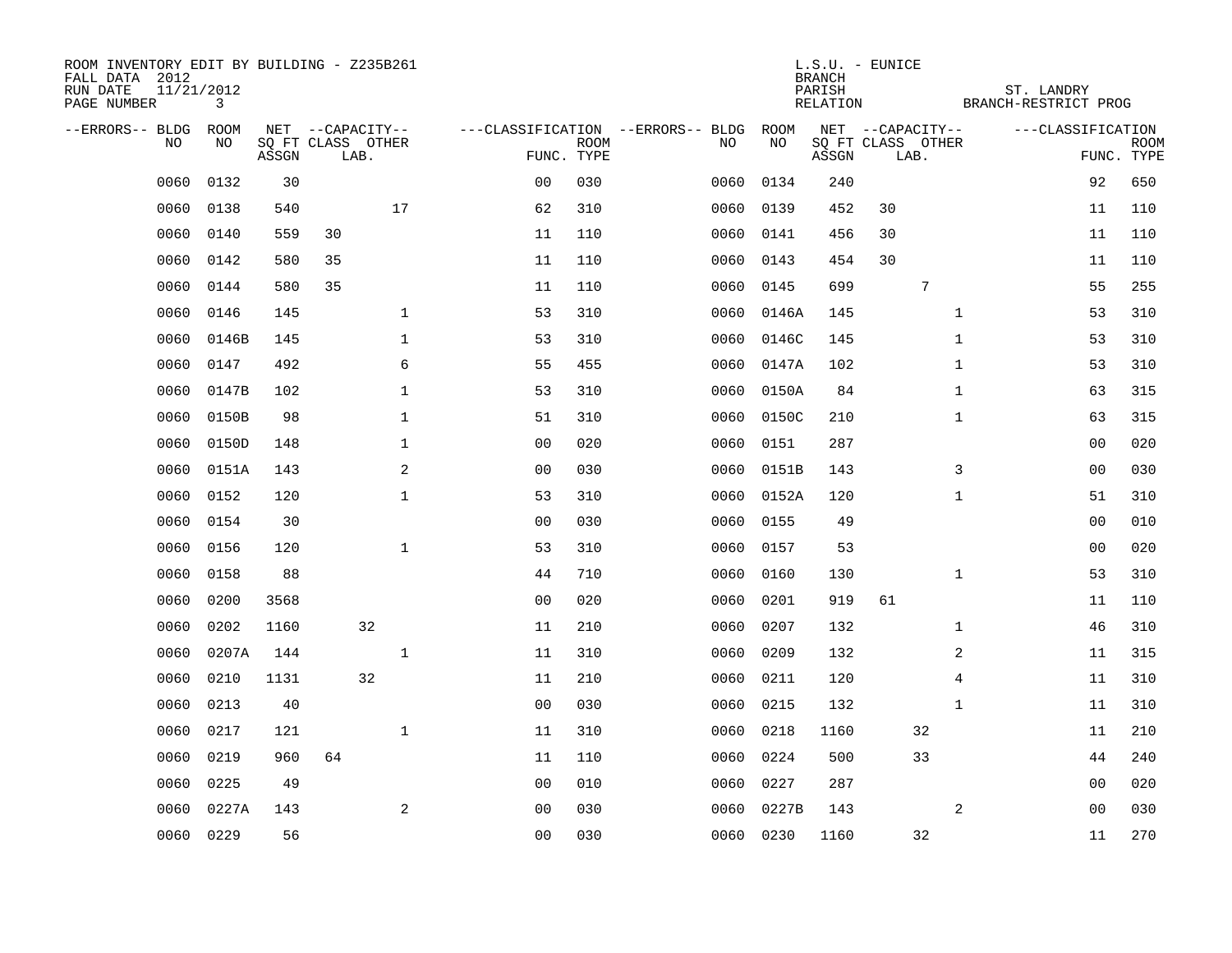| ROOM INVENTORY EDIT BY BUILDING - Z235B261<br>FALL DATA 2012<br>RUN DATE<br>PAGE NUMBER | 11/21/2012<br>4 |       |                           |                |                           |                                   |           | <b>BRANCH</b><br>PARISH<br>RELATION | $L.S.U. - EUNICE$         | ST. LANDRY<br>BRANCH-RESTRICT PROG |                |                           |
|-----------------------------------------------------------------------------------------|-----------------|-------|---------------------------|----------------|---------------------------|-----------------------------------|-----------|-------------------------------------|---------------------------|------------------------------------|----------------|---------------------------|
| --ERRORS-- BLDG                                                                         | ROOM            |       | NET --CAPACITY--          |                |                           | ---CLASSIFICATION --ERRORS-- BLDG | ROOM      |                                     | NET --CAPACITY--          | ---CLASSIFICATION                  |                |                           |
| N <sub>O</sub>                                                                          | NO.             | ASSGN | SO FT CLASS OTHER<br>LAB. |                | <b>ROOM</b><br>FUNC. TYPE | NO.                               | NO        | ASSGN                               | SQ FT CLASS OTHER<br>LAB. |                                    |                | <b>ROOM</b><br>FUNC. TYPE |
| 0060                                                                                    | 0231            | 842   | 56                        | 11             | 110                       | 0060                              | 0235      | 110                                 |                           | $\mathbf{1}$                       | 11             | 310                       |
| 0060                                                                                    | 0237            | 312   | $\mathbf{1}$              | 46             | 310                       | 0060                              | 0238      | 1131                                | 32                        |                                    | 11             | 210                       |
| 0060                                                                                    | 0241            | 110   | $\mathbf{1}$              | 11             | 310                       | 0060                              | 0243      | 110                                 |                           | $\mathbf{1}$                       | 11             | 310                       |
| 0060                                                                                    | 0245            | 110   | $\mathbf{1}$              | 11             | 310                       | 0060                              | 0246      | 1160                                | 32                        |                                    | 11             | 220                       |
| 0060                                                                                    | 0247            | 864   | 57                        | 11             | 110                       | 0060                              | 0247A     | 252                                 |                           |                                    | 61             | 315                       |
| 0060                                                                                    | 0248            | 88    |                           | 11             | 315                       | 0060                              | 0250      | 1528                                |                           |                                    | 11             | 215                       |
| 0060                                                                                    | 0250A           | 72    |                           | 11             | 215                       | 0060                              | 0250B     | 88                                  |                           |                                    | 11             | 215                       |
| 0060                                                                                    | 0251            | 287   |                           | 0 <sub>0</sub> | 020                       | 0060                              | 0251A     | 143                                 |                           | 3                                  | 0 <sub>0</sub> | 030                       |
| 0060                                                                                    | 0251B           | 143   | 3                         | 11             | 310                       | 0060                              | 0252      | 88                                  | 4                         |                                    | 11             | 215                       |
| 0060                                                                                    | 0253            | 49    |                           | 0 <sub>0</sub> | 010                       | 0060                              | 0255      | 53                                  |                           |                                    | 0 <sub>0</sub> | 020                       |
| 0060                                                                                    | 0300            | 3516  |                           | 0 <sub>0</sub> | 020                       | 0060                              | 0301      | 654                                 | 43                        |                                    | 11             | 110                       |
| 0060                                                                                    | 0302            | 1392  | 32                        | 11             | 210                       | 0060                              | 0302A     | 1432                                |                           |                                    | 11             | 215                       |
| 0060                                                                                    | 0302B           | 200   |                           | 11             | 215                       | 0060                              | 0302C     | 160                                 |                           |                                    | 11             | 215                       |
| 0060                                                                                    | 0302D           | 200   |                           | 11             | 215                       | 0060                              | 0305      | 144                                 |                           | $\mathbf{1}$                       | 12             | 310                       |
| 0060                                                                                    | 0307            | 176   | $\mathbf{1}$              | 11             | 310                       | 0060                              | 0308      | 132                                 |                           | $\mathbf{1}$                       | 11             | 310                       |
| 0060                                                                                    | 0309            | 12    |                           | 46             | 315                       | 0060                              | 0309A     | 98                                  |                           | $\mathbf{1}$                       | 47             | 315                       |
| 0060                                                                                    | 0312            | 132   | $\mathbf 1$               | 12             | 310                       | 0060                              | 0313      | 108                                 |                           | $\mathbf{1}$                       | 11             | 310                       |
| 0060                                                                                    | 0313A           | 108   | $\mathbf 1$               | 11             | 310                       | 0060                              | 0315      | 108                                 |                           | $\mathbf{1}$                       | 12             | 310                       |
| 0060                                                                                    | 0316            | 1392  | 32                        | 11             | 210                       | 0060                              | 0316A     | 200                                 |                           |                                    | 11             | 215                       |
| 0060                                                                                    | 0316B           | 200   |                           | 11             | 215                       | 0060                              | 0317      | 1170                                | 18                        |                                    | 11             | 210                       |
| 0060                                                                                    | 0317A           | 187   |                           | 11             | 215                       | 0060                              | 0325      | 49                                  |                           |                                    | 00             | 010                       |
| 0060                                                                                    | 0326            | 200   | 4                         | 12             | 250                       | 0060                              | 0327      | 287                                 |                           |                                    | 00             | 020                       |
| 0060                                                                                    | 0327A           | 143   | 2                         | 0 <sub>0</sub> | 030                       | 0060                              | 0327B     | 143                                 |                           | 2                                  | 00             | 030                       |
| 0060                                                                                    | 0328            | 200   | $\mathbf{1}$              | 11             | 310                       | 0060                              | 0329      | 63                                  |                           |                                    | 00             | 030                       |
| 0060                                                                                    | 0331            | 957   | 20                        | 12             | 220                       | 0060                              | 0332      | 1392                                | 32                        |                                    | 12             | 260                       |
|                                                                                         | 0060 0337       | 120   | $\mathbf 1$               | 11             | 310                       |                                   | 0060 0338 | 132                                 |                           | $\mathbf{1}$                       | 12             | 310                       |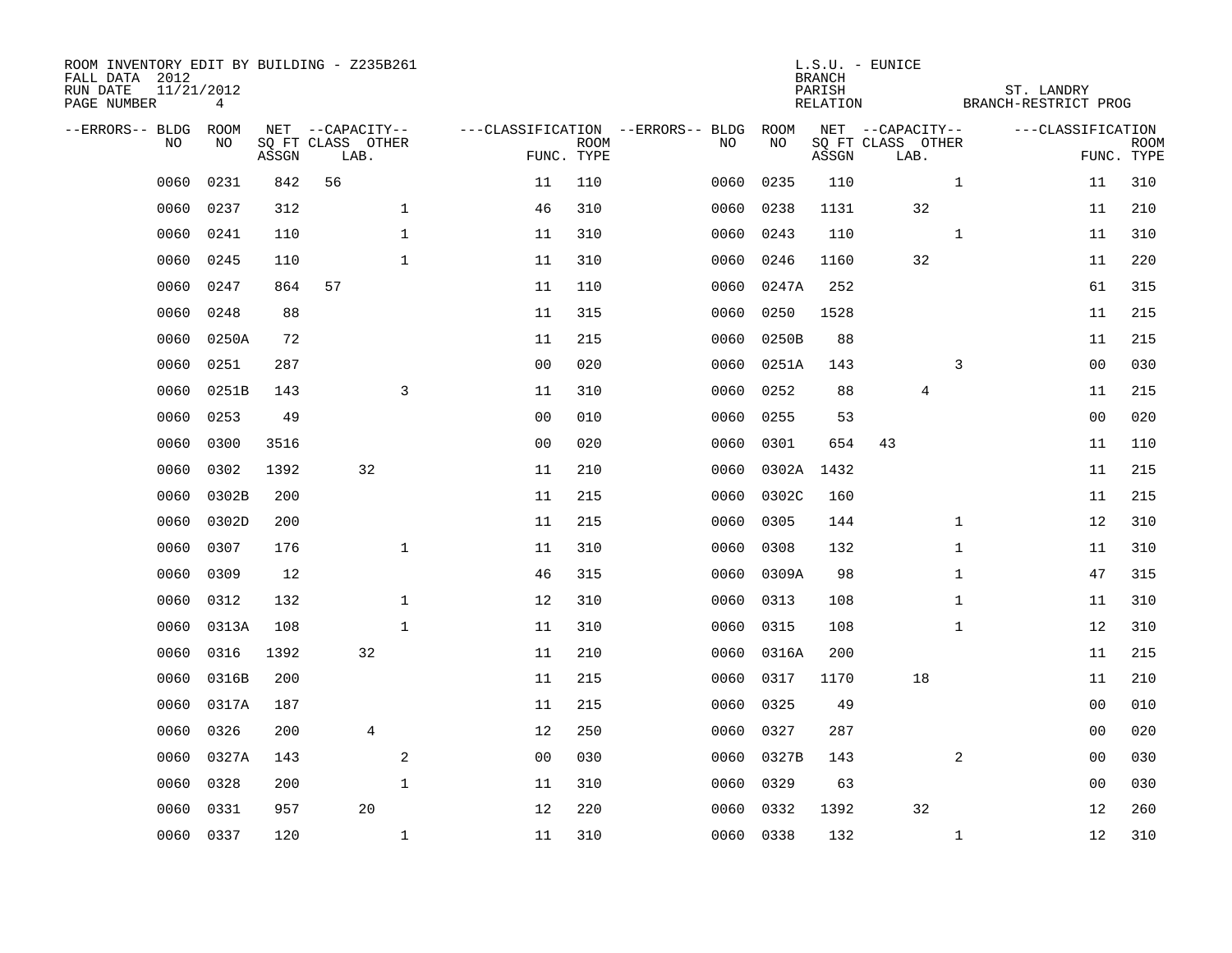| ROOM INVENTORY EDIT BY BUILDING - Z235B261<br>FALL DATA 2012<br>11/21/2012<br>RUN DATE<br>PAGE NUMBER | 5          |       |                           |                                        |      |           |                                                  | BRANCH<br>PARISH | $L.S.U. - EUNICE$<br>RELATION BRANCH-RESTRICT PROG                                                         | ST. LANDRY             |                           |
|-------------------------------------------------------------------------------------------------------|------------|-------|---------------------------|----------------------------------------|------|-----------|--------------------------------------------------|------------------|------------------------------------------------------------------------------------------------------------|------------------------|---------------------------|
| --ERRORS-- BLDG ROOM                                                                                  |            |       | NET --CAPACITY--          | ---CLASSIFICATION --ERRORS-- BLDG ROOM |      |           |                                                  |                  | NET --CAPACITY--                                                                                           | ---CLASSIFICATION      |                           |
| NO                                                                                                    | NO         | ASSGN | SQ FT CLASS OTHER<br>LAB. | FUNC. TYPE                             | ROOM | NO        | NO                                               | ASSGN            | SQ FT CLASS OTHER<br>LAB.                                                                                  |                        | <b>ROOM</b><br>FUNC. TYPE |
| 0060                                                                                                  | 0339       | 228   | $\mathbf 1$               |                                        | 310  | 0060      | 0340                                             | 120              | $\mathbf{1}$                                                                                               |                        | 310                       |
| 0060                                                                                                  | 0341       | 120   | $\mathbf{1}$              | 11<br>11                               | 310  | 0060 0343 |                                                  | 960              | 30                                                                                                         | 11<br>11               | 210                       |
| 0060                                                                                                  | 0343A      | 440   |                           | 11                                     | 215  | 0060 0344 |                                                  | 1392             | 32                                                                                                         | 63                     | 730                       |
|                                                                                                       |            |       |                           |                                        |      |           |                                                  |                  |                                                                                                            |                        |                           |
| 0060                                                                                                  | 0348       | 200   | $\mathbf 1$               | 11                                     | 310  | 0060 0349 |                                                  | 287              |                                                                                                            | 00                     | 020                       |
| 0060                                                                                                  | 0349A      | 143   | 2                         | 0 <sub>0</sub>                         | 030  | 0060      | 0349B                                            | 143              | 2                                                                                                          | 00                     | 030                       |
| 0060                                                                                                  | 0350       | 200   | $\overline{4}$            | 11                                     | 310  | 0060 0351 |                                                  | 49               |                                                                                                            | 00                     | 010                       |
|                                                                                                       | 0060 0353  | 53    |                           | 0 <sub>0</sub>                         | 020  |           | TOTAL NUMBER CLASSROOMS<br>TOTAL NUMBER LABS 210 |                  | TOTAL NET ASSIGN SQ. FT. IN ROOM FILE<br>TOTAL NUMBER COMPUTER CLASSROOMS<br>TOTAL NUMBER SPECIAL LABS 220 | 43,657<br>11<br>8<br>2 |                           |
|                                                                                                       | 0061 0001  | 4000  | $\mathbf{1}$              | 92                                     | 970  |           | TOTAL NUMBER CLASSROOMS<br>TOTAL NUMBER LABS 210 |                  | TOTAL NET ASSIGN SQ. FT. IN ROOM FILE<br>TOTAL NUMBER COMPUTER CLASSROOMS<br>TOTAL NUMBER SPECIAL LABS 220 | 4,000                  |                           |
|                                                                                                       | 0062 0100  | 7810  | 300                       | 55                                     | 630  |           | 0062 0100B                                       | 780              | 60                                                                                                         | 55                     | 650                       |
|                                                                                                       | 0062 0100C | 490   |                           | 0 <sub>0</sub>                         | 020  |           | 0062 0100D                                       | 6868             | 200                                                                                                        | 55                     | 630                       |
|                                                                                                       | 0062 0101  | 135   | 2                         | 11                                     | 310  | 0062 0102 |                                                  | 135              | $\mathbf{1}$                                                                                               | 91                     | 310                       |
|                                                                                                       | 0062 0103  | 202   | 4                         | 0 <sub>0</sub>                         | 030  | 0062 0104 |                                                  | 202              | 4                                                                                                          | 0 <sub>0</sub>         | 030                       |
|                                                                                                       | 0062 0105  | 1032  | $\mathbf{1}$              | 44                                     | 720  | 0062 0106 |                                                  | 576              | 20                                                                                                         | 51                     | 730                       |
|                                                                                                       | 0062 0107  | 1065  | 25                        | 55                                     | 635  |           | 0062 0107A                                       | 998              |                                                                                                            | 55                     | 635                       |
|                                                                                                       | 0062 0107B | 360   |                           | 55                                     | 635  |           | 0062 0107C                                       | 63               | $\mathbf{1}$                                                                                               | 55                     | 310                       |
|                                                                                                       | 0062 0107D | 210   |                           | 55                                     | 635  |           | 0062 0107E                                       | 75               |                                                                                                            | 55                     | 635                       |
| 0062                                                                                                  | 0107F      | 98    |                           | 55                                     | 635  |           | 0062 0107G                                       | 56               |                                                                                                            | 55                     | 635                       |
|                                                                                                       | 0062 0107H | 56    |                           | 55                                     | 635  |           | 0062 0107I                                       | 200              |                                                                                                            | 55                     | 635                       |
| 0062                                                                                                  | 0107J      | 126   | 2                         | 55                                     | 635  |           | 0062 0107K                                       | 126              | 2                                                                                                          | 55                     | 635                       |
| 0062                                                                                                  | 0107L      | 163   |                           | 55                                     | 635  |           | 0062 0107M                                       | 163              |                                                                                                            | 55                     | 635                       |
|                                                                                                       | 0062 0108A | 120   | $\mathbf{1}$              | 93                                     | 310  |           | 0062 0108B                                       | 168              | $\mathbf{1}$                                                                                               | 93                     | 310                       |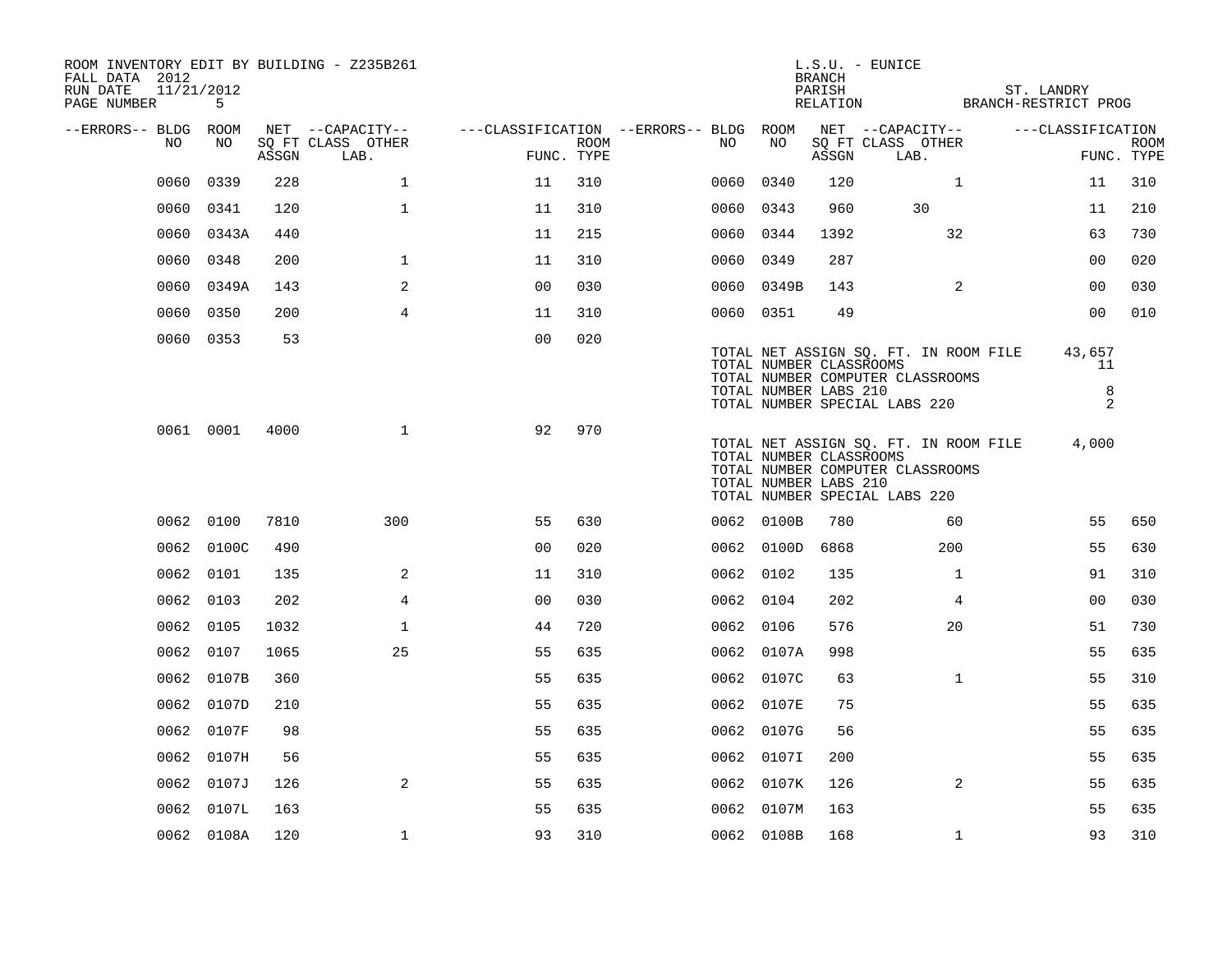| ROOM INVENTORY EDIT BY BUILDING - Z235B261<br>FALL DATA 2012<br>11/21/2012<br>RUN DATE |            |       |                                       |                |      |                                         |                                                  | BRANCH<br>PARISH | $L.S.U. - EUNICE$                                                                                          | ST. LANDRY           |                |                           |
|----------------------------------------------------------------------------------------|------------|-------|---------------------------------------|----------------|------|-----------------------------------------|--------------------------------------------------|------------------|------------------------------------------------------------------------------------------------------------|----------------------|----------------|---------------------------|
| PAGE NUMBER                                                                            | 6          |       |                                       |                |      |                                         |                                                  | RELATION         |                                                                                                            | BRANCH-RESTRICT PROG |                |                           |
| --ERRORS-- BLDG ROOM<br>NO                                                             | NO         |       | NET --CAPACITY--<br>SQ FT CLASS OTHER |                | ROOM | ---CLASSIFICATION --ERRORS-- BLDG<br>NO | ROOM<br>NO                                       |                  | NET --CAPACITY--<br>SQ FT CLASS OTHER                                                                      | ---CLASSIFICATION    |                |                           |
|                                                                                        |            | ASSGN | LAB.                                  | FUNC. TYPE     |      |                                         |                                                  | ASSGN            | LAB.                                                                                                       |                      |                | <b>ROOM</b><br>FUNC. TYPE |
| 0062                                                                                   | 0109       | 528   | 30                                    | 55             | 680  | 0062                                    | 0110                                             | 360              | $\overline{4}$                                                                                             |                      | 54             | 310                       |
| 0062                                                                                   | 0110A      | 168   | $\mathbf{1}$                          | 54             | 310  |                                         | 0062 0110B                                       | 168              | $\mathbf{1}$                                                                                               |                      | 54             | 310                       |
| 0062                                                                                   | 0110C      | 168   | $\mathbf 1$                           | 54             | 310  |                                         | 0062 0110D                                       | 35               | $\mathbf{1}$                                                                                               |                      | 54             | 310                       |
| 0062                                                                                   | 0110E      | 35    | $\mathbf{1}$                          | 54             | 730  |                                         | 0062 0112                                        | 312              | 2                                                                                                          |                      | 51             | 310                       |
| 0062                                                                                   | 0112A      | 160   | $\mathbf 1$                           | 51             | 310  |                                         | 0062 0112B                                       | 120              | $\mathbf{1}$                                                                                               |                      | 53             | 310                       |
| 0062                                                                                   | 0112C      | 120   | $\mathbf{1}$                          | 53             | 310  |                                         | 0062 0112D                                       | 140              | $\mathbf{1}$                                                                                               |                      | 51             | 350                       |
| 0062                                                                                   | 0112E      | 140   |                                       | 63             | 730  |                                         | 0062 0112F                                       | 80               |                                                                                                            |                      | 0 <sub>0</sub> | 030                       |
| 0062                                                                                   | 0113       | 300   | 6                                     | 62             | 315  |                                         | 0062 0114                                        | 1050             | $\mathbf{1}$                                                                                               |                      | 46             | 310                       |
| 0062                                                                                   | 0115       | 176   | $\mathbf 1$                           | 63             | 310  |                                         | 0062 0116                                        | 564              | $\mathbf{1}$                                                                                               |                      | 91             | 310                       |
| 0062                                                                                   | 0117       | 306   | $\mathbf{1}$                          | 0 <sub>0</sub> | 030  |                                         | 0062 0118                                        | 72               | $\mathbf{1}$                                                                                               |                      | 64             | 535                       |
| 0062                                                                                   | 0119       | 146   | $\mathbf 1$                           | 65             | 735  |                                         | 0062 0120                                        | 233              |                                                                                                            |                      | 00             | 030                       |
| 0062                                                                                   | 0121       | 220   |                                       | 63             | 730  |                                         | 0062 0122                                        | 627              | 6                                                                                                          |                      | 44             | 240                       |
| 0062                                                                                   | 0123       | 3468  | 3                                     | 55             | 660  |                                         | 0062 0123A                                       | 150              | $\mathbf{1}$                                                                                               |                      | 55             | 310                       |
| 0062                                                                                   | 0123B      | 150   | $\mathbf 1$                           | 55             | 310  |                                         | 0062 0123C                                       | 1140             |                                                                                                            |                      | 55             | 665                       |
| 0062                                                                                   | 0124       | 300   | $\mathbf{1}$                          | 0 <sub>0</sub> | 030  |                                         | 0062 0125                                        | 140              |                                                                                                            |                      | 63             | 730                       |
| 0062                                                                                   | 0126       | 1056  | 50                                    | 71             | 680  |                                         | 0062 0127                                        | 1056             | 50                                                                                                         |                      | 71             | 680                       |
| 0062                                                                                   | 0128       | 1056  | 50                                    | 71             | 680  |                                         | 0062 0129                                        | 282              |                                                                                                            |                      | 63             | 730                       |
| 0062                                                                                   | 0129A      | 570   |                                       | 0 <sub>0</sub> | 030  |                                         | 0062 0130                                        | 156              |                                                                                                            |                      | 44             | 710                       |
|                                                                                        | 0062 0130A | 65    |                                       | 0 <sub>0</sub> | 030  |                                         | TOTAL NUMBER CLASSROOMS<br>TOTAL NUMBER LABS 210 |                  | TOTAL NET ASSIGN SQ. FT. IN ROOM FILE<br>TOTAL NUMBER COMPUTER CLASSROOMS<br>TOTAL NUMBER SPECIAL LABS 220 |                      | 35,646         |                           |
|                                                                                        | 0063 0101  | 600   | 40                                    | 11             | 110  |                                         | 0063 0102                                        | 140              | $\mathbf{1}$                                                                                               |                      | 51             | 315                       |
|                                                                                        | 0063 0102A | 336   | $\mathbf{1}$                          | 56             | 310  |                                         | 0063 0102B                                       | 208              | 2                                                                                                          |                      | 55             | 310                       |
| 0063                                                                                   | 0102C      | 168   | $\mathbf 1$                           | 51             | 315  |                                         | 0063 0102D                                       | 221              | $\mathbf{1}$                                                                                               |                      | 46             | 310                       |
|                                                                                        | 0063 0102E | 169   | 8                                     | 46             | 350  |                                         | 0063 0102F                                       | 182              | $\mathbf{1}$                                                                                               |                      | 51             | 310                       |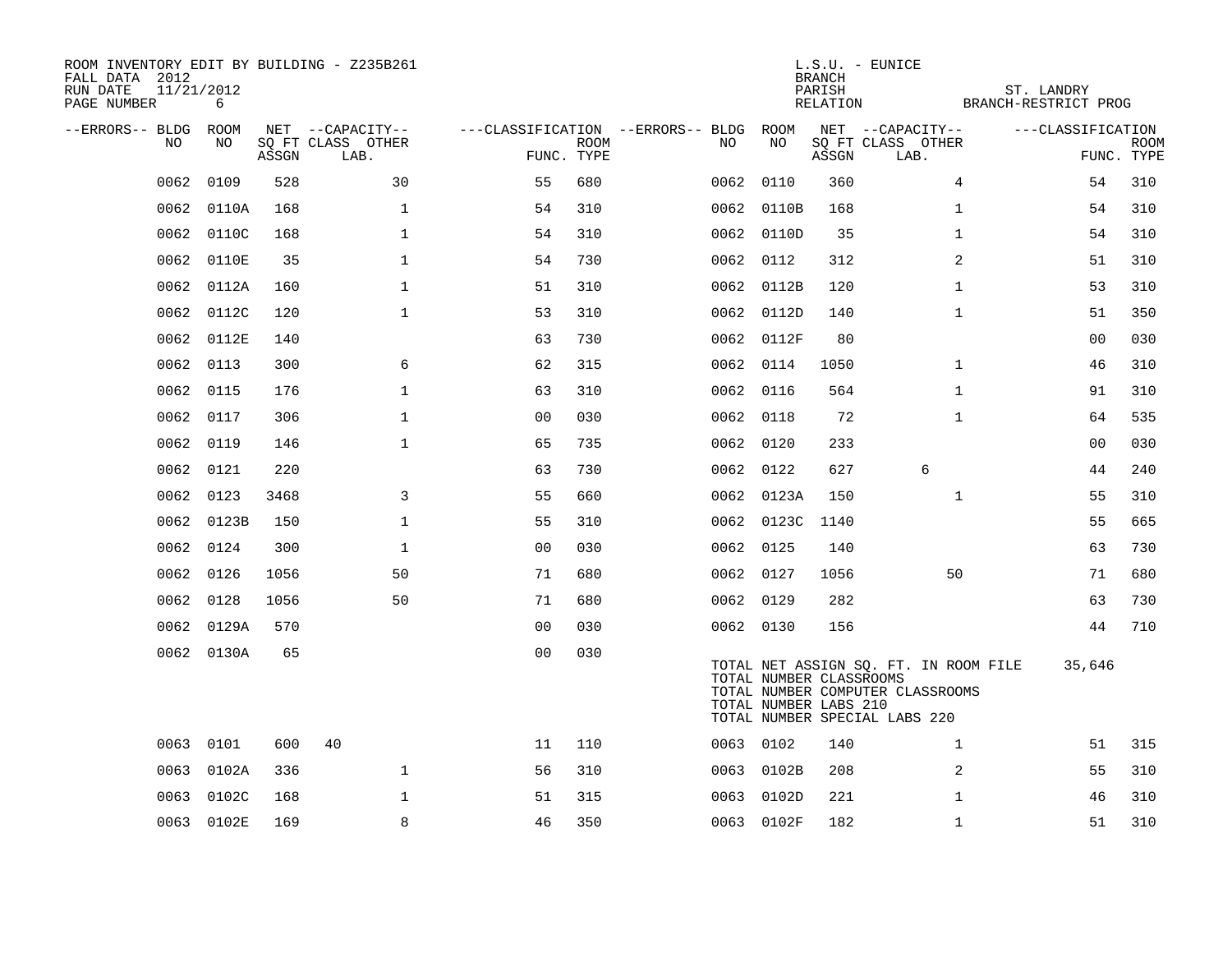| ROOM INVENTORY EDIT BY BUILDING - Z235B261<br>FALL DATA 2012<br>RUN DATE<br>PAGE NUMBER | 11/21/2012<br>$7\overline{ }$ |       |                           |                |                           |                                   |            | <b>BRANCH</b><br>PARISH<br>RELATION | $L.S.U. - EUNICE$         |                | ST. LANDRY<br>BRANCH-RESTRICT PROG |                           |
|-----------------------------------------------------------------------------------------|-------------------------------|-------|---------------------------|----------------|---------------------------|-----------------------------------|------------|-------------------------------------|---------------------------|----------------|------------------------------------|---------------------------|
| --ERRORS-- BLDG                                                                         | ROOM                          |       | NET --CAPACITY--          |                |                           | ---CLASSIFICATION --ERRORS-- BLDG | ROOM       |                                     | NET --CAPACITY--          |                | ---CLASSIFICATION                  |                           |
| NO                                                                                      | NO                            | ASSGN | SQ FT CLASS OTHER<br>LAB. |                | <b>ROOM</b><br>FUNC. TYPE | NO                                | NO         | ASSGN                               | SQ FT CLASS OTHER<br>LAB. |                |                                    | <b>ROOM</b><br>FUNC. TYPE |
| 0063                                                                                    | 0102G                         | 30    | $\mathbf 1$               | 0 <sub>0</sub> | 030                       | 0063                              | 0102H      | 182                                 |                           |                | 51                                 | 730                       |
| 0063                                                                                    | 0102J                         | 30    | $\mathbf 1$               | 0 <sub>0</sub> | 030                       | 0063                              | 0102K      | 50                                  |                           |                | 00                                 | 030                       |
| 0063                                                                                    | 0102L                         | 135   | $\mathbf 1$               | 51             | 310                       | 0063                              | 0102M      | 238                                 |                           |                | 51                                 | 730                       |
| 0063                                                                                    | 0102N                         | 96    |                           | 0 <sub>0</sub> | 020                       | 0063                              | 0102P      | 384                                 |                           |                | 51                                 | 315                       |
| 0063                                                                                    | 01020                         | 153   |                           | 51             | 315                       | 0063                              | 0103       | 616                                 | 25                        |                | 44                                 | 240                       |
| 0063                                                                                    | 0104                          | 104   | 2                         | 44             | 710                       |                                   | 0063 0104A | 475                                 |                           | 3              | 63                                 | 310                       |
| 0063                                                                                    | 0105A                         | 300   | 8                         | 63             | 310                       | 0063                              | 0105B      | 300                                 |                           | $\overline{a}$ | 63                                 | 310                       |
| 0063                                                                                    | 0106                          | 49    |                           | 0 <sub>0</sub> | 020                       | 0063                              | 0106A      | 214                                 |                           | 4              | 0 <sub>0</sub>                     | 030                       |
| 0063                                                                                    | 0107                          | 1170  | 40                        | 11             | 270                       | 0063                              | 0107A      | 192                                 |                           |                | 11                                 | 215                       |
| 0063                                                                                    | 0107B                         | 80    | $\mathbf 1$               | 11             | 310                       |                                   | 0063 0107C | 56                                  |                           |                | 0 <sub>0</sub>                     | 030                       |
| 0063                                                                                    | 0108                          | 840   | 42                        | 11             | 110                       | 0063                              | 0109       | 72                                  |                           |                | 0 <sub>0</sub>                     | 010                       |
| 0063                                                                                    | 0110                          | 1026  | 20                        | 11             | 270                       | 0063                              | 0110A      | 80                                  | $\mathbf{1}$              |                | 11                                 | 215                       |
| 0063                                                                                    | 0110B                         | 80    | $\mathbf 1$               | 11             | 310                       | 0063                              | 0111       | 49                                  |                           |                | 00                                 | 020                       |
| 0063                                                                                    | 0111A                         | 214   | 6                         | 0 <sub>0</sub> | 030                       | 0063                              | 0112       | 1140                                | 24                        |                | 44                                 | 240                       |
| 0063                                                                                    | 0113                          | 1140  | 30                        | 44             | 240                       | 0063                              | 0113A      | 54                                  |                           |                | 44                                 | 730                       |
| 0063                                                                                    | 0114                          | 80    |                           | 0 <sub>0</sub> | 020                       | 0063                              | 0114A      | 182                                 |                           | 3              | 00                                 | 020                       |
| 0063                                                                                    | 0114B                         | 96    |                           | 0 <sub>0</sub> | 030                       | 0063                              | 0115       | 80                                  |                           |                | 00                                 | 020                       |
| 0063                                                                                    | 0115A                         | 216   | 3                         | 0 <sub>0</sub> | 020                       | 0063                              | 0115B      | 35                                  |                           |                | 0 <sub>0</sub>                     | 030                       |
| 0063                                                                                    | 0115C                         | 54    |                           | 0 <sub>0</sub> | 030                       |                                   | 0063 0116  | 90                                  |                           | $\mathbf{1}$   | 63                                 | 310                       |
| 0063                                                                                    | 0117                          | 1040  | 2                         | 63             | 310                       | 0063                              | 0118       | 3240                                |                           | $\mathbf{1}$   | 65                                 | 735                       |
| 0063                                                                                    | 0119                          | 90    | 1                         | 63             | 310                       | 0063                              | 0120       | 140                                 |                           | $\mathbf{1}$   | 12                                 | 310                       |
| 0063                                                                                    | 0121                          | 90    | $\mathbf 1$               | 63             | 310                       | 0063                              | 0122       | 100                                 |                           |                | 63                                 | 715                       |
| 0063                                                                                    | 0123                          | 140   |                           | 12             | 730                       | 0063                              | 0124       | 90                                  |                           | $\mathbf{1}$   | 12                                 | 310                       |
| 0063                                                                                    | 0125                          | 90    | $\mathbf{1}$              | 12             | 310                       | 0063                              | 0126       | 187                                 | 12                        |                | 11                                 | 350                       |
| 0063                                                                                    | 0127                          | 90    | $\mathbf 1$               | 12             | 310                       | 0063                              | 0128       | 88                                  |                           | $\mathbf{1}$   | 11                                 | 310                       |
|                                                                                         | 0063 0129                     | 15    | $\mathbf{1}$              | 11             | 730                       |                                   | 0063 0130  | 81                                  |                           | $\mathbf{1}$   | 11                                 | 310                       |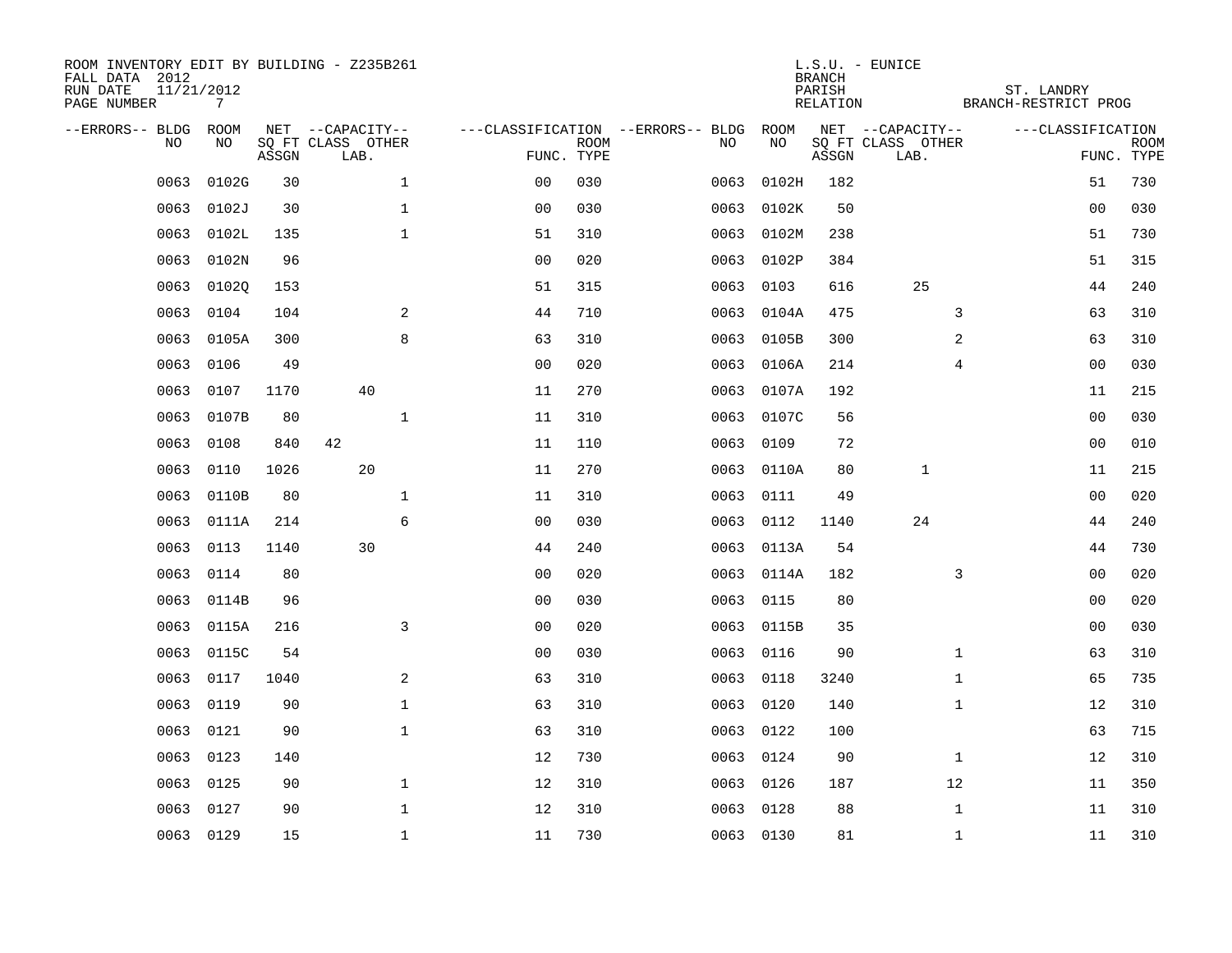| FALL DATA 2012<br>RUN DATE<br>PAGE NUMBER | 11/21/2012<br>8  |       |      | ROOM INVENTORY EDIT BY BUILDING - Z235B261    |                                   |                           |      |            | <b>BRANCH</b><br>PARISH<br>RELATION | L.S.U. - EUNICE                               | ST. LANDRY<br>BRANCH-RESTRICT PROG |                |             |
|-------------------------------------------|------------------|-------|------|-----------------------------------------------|-----------------------------------|---------------------------|------|------------|-------------------------------------|-----------------------------------------------|------------------------------------|----------------|-------------|
| --ERRORS-- BLDG                           | ROOM<br>NO<br>NO | ASSGN |      | NET --CAPACITY--<br>SQ FT CLASS OTHER<br>LAB. | ---CLASSIFICATION --ERRORS-- BLDG | <b>ROOM</b><br>FUNC. TYPE | NO   | ROOM<br>NO | ASSGN                               | NET --CAPACITY--<br>SQ FT CLASS OTHER<br>LAB. | ---CLASSIFICATION                  | FUNC. TYPE     | <b>ROOM</b> |
|                                           | 0063<br>0131     |       | 81   | $\mathbf{1}$                                  | 11                                | 310                       | 0063 | 0132       | 81                                  |                                               | $\mathbf{1}$                       | 11             | 310         |
|                                           | 0063<br>0133     |       | 90   | 1                                             | 11                                | 310                       | 0063 | 0134       | 50                                  |                                               |                                    | 00             | 010         |
|                                           | 0063<br>0135     |       | 80   | $\mathbf 1$                                   | 11                                | 310                       | 0063 | 0136       | 90                                  |                                               | $\mathbf{1}$                       | 11             | 310         |
|                                           | 0063<br>0137     |       | 90   | $\mathbf 1$                                   | 11                                | 310                       |      | 0063 0138  | 90                                  |                                               | $\mathbf{1}$                       | 11             | 310         |
|                                           | 0063<br>0139     |       | 90   | $\mathbf{1}$                                  | 11                                | 310                       | 0063 | 0140       | 19                                  |                                               | $\mathbf{1}$                       | 11             | 730         |
|                                           | 0063<br>0141     |       | 88   | $\mathbf{1}$                                  | 11                                | 310                       |      | 0063 0142  | 80                                  |                                               | $\mathbf{1}$                       | 11             | 310         |
|                                           | 0063<br>0143     |       | 88   | $\mathbf{1}$                                  | 11                                | 310                       | 0063 | 0144       | 80                                  |                                               | $\mathbf{1}$                       | 11             | 310         |
|                                           | 0145<br>0063     |       | 88   | $\mathbf 1$                                   | 11                                | 310                       |      | 0063 0146  | 80                                  |                                               | $\mathbf{1}$                       | 11             | 310         |
|                                           | 0063<br>0147     |       | 213  | $\mathbf{1}$                                  | 46                                | 310                       | 0063 | 0147A      | 182                                 |                                               | $\mathbf{1}$                       | 46             | 310         |
|                                           | 0063<br>0147B    |       | 40   |                                               | 46                                | 315                       |      | 0063 0148  | 516                                 |                                               |                                    | 00             | 030         |
|                                           | 0063<br>0148A    |       | 224  |                                               | 0 <sub>0</sub>                    | 030                       |      | 0063 0148B | 72                                  |                                               |                                    | 00             | 030         |
|                                           | 0063<br>0149     |       | 78   |                                               | 0 <sub>0</sub>                    | 020                       |      | 0063 0150  | 78                                  |                                               |                                    | 00             | 020         |
|                                           | 0151<br>0063     |       | 960  |                                               | 0 <sub>0</sub>                    | 020                       | 0063 | 0152       | 184                                 |                                               |                                    | 0 <sub>0</sub> | 020         |
|                                           | 0063<br>0153     |       | 364  |                                               | 0 <sub>0</sub>                    | 020                       |      | 0063 0154  | 184                                 |                                               |                                    | 00             | 020         |
|                                           | 0063<br>0155     |       | 880  |                                               | 0 <sub>0</sub>                    | 020                       | 0063 | 0156       | 492                                 |                                               |                                    | 00             | 020         |
|                                           | 0063<br>0157     |       | 880  |                                               | 0 <sub>0</sub>                    | 020                       |      | 0063 0158  | 384                                 |                                               |                                    | 00             | 020         |
|                                           | 0063<br>0159     |       | 120  |                                               | 0 <sub>0</sub>                    | 020                       | 0063 | 0160       | 130                                 |                                               |                                    | 00             | 020         |
|                                           | 0063<br>0161     |       | 300  |                                               | 0 <sub>0</sub>                    | 020                       | 0063 | 0162       | 130                                 |                                               |                                    | 00             | 020         |
|                                           | 0063<br>0163     |       | 78   |                                               | 0 <sub>0</sub>                    | 020                       | 0063 | 0164       | 78                                  |                                               |                                    | 00             | 020         |
|                                           | 0063<br>0165     |       | 180  |                                               | 0 <sub>0</sub>                    | 020                       | 0063 | 0166       | 180                                 |                                               |                                    | 00             | 020         |
|                                           | 0167<br>0063     |       | 180  |                                               | 0 <sub>0</sub>                    | 020                       | 0063 | 0168       | 180                                 |                                               |                                    | 00             | 020         |
|                                           | 0063<br>0169     |       | 71   |                                               | 0 <sub>0</sub>                    | 020                       | 0063 | 0201       | 1452                                | 30                                            |                                    | 44             | 240         |
|                                           | 0202<br>0063     |       | 49   |                                               | 0 <sub>0</sub>                    | 020                       | 0063 | 0202A      | 214                                 |                                               | 4                                  | 0 <sub>0</sub> | 030         |
|                                           | 0203<br>0063     |       | 1452 | 30                                            | 44                                | 240                       | 0063 | 0204       | 972                                 | 64                                            |                                    | 11             | 110         |
|                                           | 0205<br>0063     |       | 130  | $\mathbf{1}$                                  | 11                                | 315                       | 0063 | 0205A      | 204                                 |                                               | $\mathbf{1}$                       | 11             | 310         |
|                                           | 0063 0205B       |       | 91   |                                               | 11                                | 730                       |      | 0063 0206  | 625                                 | 35                                            |                                    | 11             | 110         |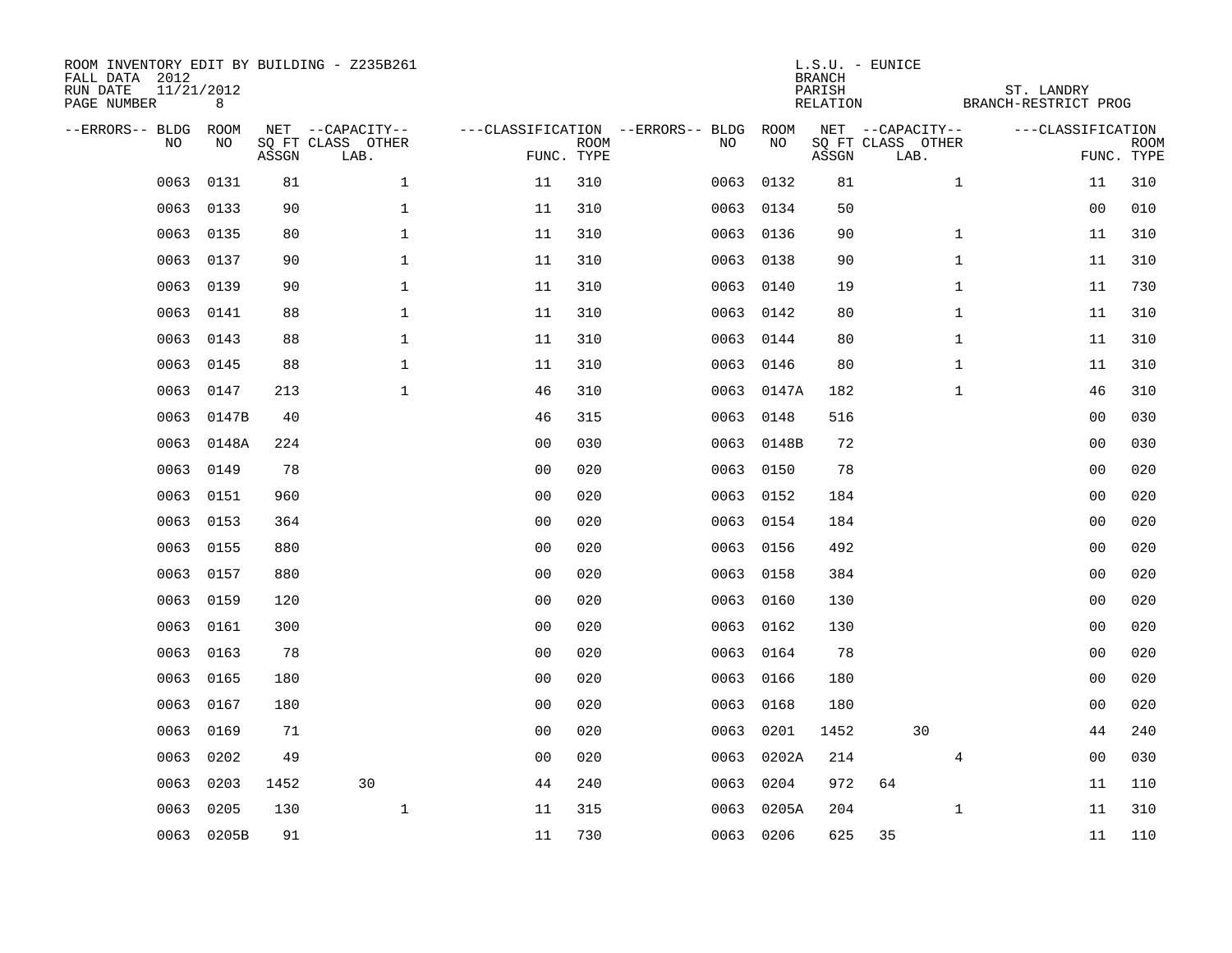| ROOM INVENTORY EDIT BY BUILDING - Z235B261<br>FALL DATA 2012<br>RUN DATE<br>PAGE NUMBER | 11/21/2012<br>9 |       |                           |              |                |                           |                                   |      |            | <b>BRANCH</b><br>PARISH<br>RELATION | $L.S.U. - EUNICE$         | ST. LANDRY<br>BRANCH-RESTRICT PROG |                   |             |
|-----------------------------------------------------------------------------------------|-----------------|-------|---------------------------|--------------|----------------|---------------------------|-----------------------------------|------|------------|-------------------------------------|---------------------------|------------------------------------|-------------------|-------------|
| --ERRORS-- BLDG ROOM                                                                    |                 |       | NET --CAPACITY--          |              |                |                           | ---CLASSIFICATION --ERRORS-- BLDG |      | ROOM       |                                     | NET --CAPACITY--          |                                    | ---CLASSIFICATION |             |
| NO                                                                                      | NO              | ASSGN | SQ FT CLASS OTHER<br>LAB. |              |                | <b>ROOM</b><br>FUNC. TYPE |                                   | NO   | NO         | ASSGN                               | SQ FT CLASS OTHER<br>LAB. |                                    | FUNC. TYPE        | <b>ROOM</b> |
| 0063                                                                                    | 0207            | 204   |                           | 12           | 11             | 310                       |                                   | 0063 | 0208       | 775                                 | 51                        |                                    | 12                | 110         |
| 0063                                                                                    | 0209            | 130   |                           | $\mathbf 1$  | 15             | 350                       |                                   | 0063 | 0209A      | 91                                  |                           |                                    | 15                | 315         |
| 0063                                                                                    | 0209B           | 187   |                           | $\mathbf{1}$ | 15             | 310                       |                                   | 0063 | 0210       | 289                                 | 25                        |                                    | 12                | 110         |
| 0063                                                                                    | 0211            | 630   | 42                        |              | 44             | 240                       |                                   | 0063 | 0212       | 660                                 | 50                        |                                    | 12                | 210         |
| 0063<br>9                                                                               | 0213            | 660   | $\mathbf{1}$              |              | 11             | 250                       |                                   | 0063 | 0213A      | 72                                  | $\mathbf{1}$              |                                    | 12                | 255         |
| 0063                                                                                    | 0214            | 69    |                           |              | 0 <sub>0</sub> | 010                       |                                   | 0063 | 0215       | 44                                  |                           |                                    | 0 <sub>0</sub>    | 020         |
| 0063                                                                                    | 0215A           | 256   |                           |              | 0 <sub>0</sub> | 030                       |                                   | 0063 | 0216       | 660                                 | 20                        |                                    | 12                | 240         |
| 0063                                                                                    | 0217            | 49    |                           |              | 0 <sub>0</sub> | 020                       |                                   | 0063 | 0217A      | 214                                 |                           | 5                                  | 0 <sub>0</sub>    | 030         |
| 0063                                                                                    | 0218            | 1152  | 76                        |              | 12             | 110                       |                                   | 0063 | 0219       | 260                                 | 11                        |                                    | 92                | 650         |
| 0063                                                                                    | 0219A           | 45    |                           | $\mathbf 1$  | 0 <sub>0</sub> | 030                       |                                   |      | 0063 0219B | 30                                  |                           | $\mathbf{1}$                       | 0 <sub>0</sub>    | 030         |
| 0063                                                                                    | 0220            | 90    |                           | $\mathbf 1$  | 12             | 310                       |                                   | 0063 | 0221       | 90                                  |                           | $\mathbf{1}$                       | 11                | 310         |
| 0063                                                                                    | 0222            | 90    |                           | $\mathbf 1$  | 11             | 310                       |                                   |      | 0063 0223  | 63                                  |                           |                                    | 11                | 730         |
| 0063                                                                                    | 0224            | 90    |                           | $\mathbf{1}$ | 11             | 310                       |                                   | 0063 | 0225       | 80                                  |                           | $\mathbf{1}$                       | 11                | 310         |
| 0063                                                                                    | 0226            | 25    |                           |              | 11             | 730                       |                                   | 0063 | 0227       | 80                                  |                           | $\mathbf{1}$                       | 12                | 310         |
| 0063                                                                                    | 0228            | 80    |                           | $\mathbf{1}$ | 12             | 310                       |                                   | 0063 | 0229       | 80                                  |                           | $\mathbf{1}$                       | 12                | 310         |
| 0063                                                                                    | 0230            | 80    |                           | $\mathbf{1}$ | 12             | 310                       |                                   | 0063 | 0231       | 21                                  |                           |                                    | 12                | 730         |
| 0063                                                                                    | 0232            | 858   | 57                        |              | 12             | 110                       |                                   | 0063 | 0233       | 80                                  |                           | $\mathbf{1}$                       | 15                | 310         |
| 0063                                                                                    | 0234            | 80    |                           | $\mathbf 1$  | 12             | 310                       |                                   | 0063 | 0235       | 80                                  |                           | $\mathbf{1}$                       | 15                | 310         |
| 0063                                                                                    | 0236            | 80    |                           | $\mathbf 1$  | 45             | 310                       |                                   |      | 0063 0237  | 21                                  |                           |                                    | 00                | 010         |
| 0063                                                                                    | 0238            | 1170  | 78                        |              | 11             | 110                       |                                   | 0063 | 0239       | 80                                  |                           | $\mathbf{1}$                       | 12                | 310         |
| 0063                                                                                    | 0240            | 80    |                           | $\mathbf{1}$ | 12             | 310                       |                                   |      | 0063 0241  | 80                                  |                           | $\mathbf{1}$                       | 12                | 310         |
| 0063                                                                                    | 0242            | 80    |                           | $\mathbf{1}$ | 12             | 310                       |                                   | 0063 | 0243       | 21                                  |                           |                                    | 12                | 115         |
| 0063                                                                                    | 0244            | 648   |                           |              | 0 <sub>0</sub> | 020                       |                                   |      | 0063 0245  | 400                                 |                           |                                    | 0 <sub>0</sub>    | 020         |
| 0063                                                                                    | 0246            | 1067  |                           |              | 00             | 020                       |                                   | 0063 | 0247       | 776                                 |                           |                                    | 0 <sub>0</sub>    | 020         |
| 0063                                                                                    | 0248            | 704   |                           |              | 0 <sub>0</sub> | 020                       |                                   | 0063 | 0249       | 162                                 |                           |                                    | 0 <sub>0</sub>    | 020         |
|                                                                                         | 0063 0250       | 162   |                           |              | 00             | 020                       |                                   |      | 0063 0251  | 162                                 |                           |                                    | 00                | 020         |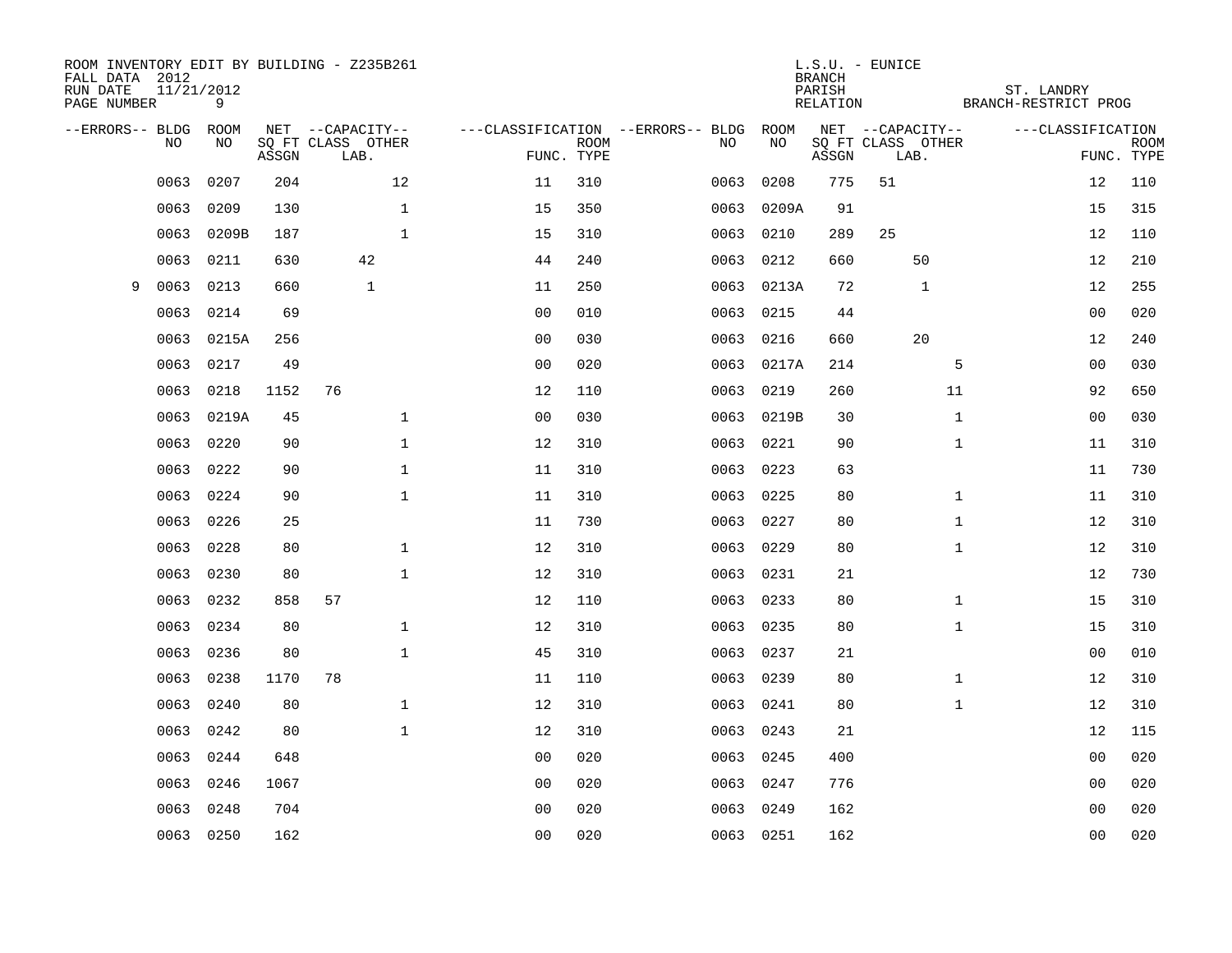| ROOM INVENTORY EDIT BY BUILDING - Z235B261<br>FALL DATA 2012<br>RUN DATE<br>PAGE NUMBER | 11/21/2012<br>10 |       |                           |                                                         |                           |           |            | BRANCH<br>PARISH                                       | $L.S.U. - EUNICE$<br>RELATION BRANCH-RESTRICT PROG                                                         |              | ST. LANDRY                        |                           |
|-----------------------------------------------------------------------------------------|------------------|-------|---------------------------|---------------------------------------------------------|---------------------------|-----------|------------|--------------------------------------------------------|------------------------------------------------------------------------------------------------------------|--------------|-----------------------------------|---------------------------|
| --ERRORS-- BLDG ROOM                                                                    |                  |       | NET --CAPACITY--          | ---CLASSIFICATION --ERRORS-- BLDG ROOM NET --CAPACITY-- |                           |           |            |                                                        |                                                                                                            |              | ---CLASSIFICATION                 |                           |
| NO.                                                                                     | NO.              | ASSGN | SQ FT CLASS OTHER<br>LAB. |                                                         | <b>ROOM</b><br>FUNC. TYPE | NO        | NO         | ASSGN                                                  | SQ FT CLASS OTHER<br>LAB.                                                                                  |              |                                   | <b>ROOM</b><br>FUNC. TYPE |
| 0063                                                                                    | 0252             | 162   |                           | 0 <sub>0</sub>                                          | 020                       | 0063 0253 |            | 71                                                     |                                                                                                            |              | 0 <sub>0</sub>                    | 020                       |
|                                                                                         | 0063 0254        | 110   |                           | 0 <sub>0</sub>                                          | 020                       | 0063 0255 |            | 60                                                     |                                                                                                            |              | 0 <sub>0</sub>                    | 020                       |
|                                                                                         | 0063 0256        | 85    |                           | 0 <sub>0</sub>                                          | 020                       | 0063 0257 |            | 60<br>TOTAL NUMBER CLASSROOMS<br>TOTAL NUMBER LABS 210 | TOTAL NET ASSIGN SQ. FT. IN ROOM FILE<br>TOTAL NUMBER COMPUTER CLASSROOMS<br>TOTAL NUMBER SPECIAL LABS 220 |              | 00<br>32,188<br>9<br>$\mathbf{1}$ | 020                       |
|                                                                                         | 0064 0100        | 702   |                           | 00                                                      | 020                       |           | 0064 0100A | 432                                                    |                                                                                                            |              | 00                                | 020                       |
|                                                                                         | 0064 0100B       | 332   |                           | 0 <sub>0</sub>                                          | 020                       |           | 0064 0100C | 560                                                    |                                                                                                            |              | 00                                | 020                       |
|                                                                                         | 0064 0101 13860  |       | 300                       | 56                                                      | 520                       |           | 0064 0101A | 325                                                    |                                                                                                            |              | 52                                | 525                       |
|                                                                                         | 0064 0101B       | 87    |                           | 52                                                      | 525                       | 0064 0102 |            | 51                                                     |                                                                                                            |              | 0 <sub>0</sub>                    | 030                       |
|                                                                                         | 0064 0102A       | 51    |                           | 0 <sub>0</sub>                                          | 020                       | 0064 0103 |            | 200                                                    |                                                                                                            |              | 0 <sub>0</sub>                    | 030                       |
|                                                                                         | 0064 0104        | 98    | 2                         | 52                                                      | 630                       |           | 0064 0104A | 40                                                     |                                                                                                            |              | 52                                | 525                       |
|                                                                                         | 0064 0105        | 9112  | 40                        | 52                                                      | 520                       |           | 0064 0105A | 94                                                     |                                                                                                            | $\mathbf{1}$ | 52                                | 310                       |
|                                                                                         | 0064 0105B       | 308   |                           | 52                                                      | 525                       |           | 0064 0105C | 308                                                    |                                                                                                            |              | 52                                | 525                       |
|                                                                                         | 0064 0106        | 137   | $\mathbf 1$               | 56                                                      | 310                       |           | 0064 0106A | 169                                                    |                                                                                                            | $\mathbf{1}$ | 56                                | 310                       |
|                                                                                         | 0064 0107        | 247   | 3                         | 56                                                      | 310                       | 0064 0108 |            | 154                                                    |                                                                                                            | 8            | 0 <sub>0</sub>                    | 030                       |
|                                                                                         | 0064 0109        | 154   | 8                         | 00                                                      | 030                       | 0064 0110 |            | 30                                                     |                                                                                                            | 2            | 56                                | 520                       |
|                                                                                         | 0064 0111        | 42    |                           | 44                                                      | 725                       | 0064 0112 |            | 78                                                     |                                                                                                            |              | 52                                | 315                       |
|                                                                                         | 0064 0113        | 2124  | 25                        | 52                                                      | 520                       |           | 0064 0113A | 160                                                    |                                                                                                            |              | 63                                | 315                       |
|                                                                                         | 0064 0114        | 1348  |                           | 0 <sub>0</sub>                                          | 030                       | 0064 0115 |            | 605                                                    |                                                                                                            | 30           | 52                                | 670                       |
|                                                                                         | 0064 0115A       | 84    | $\mathbf{1}$              | 52                                                      | 525                       |           | 0064 0115B | 137                                                    |                                                                                                            | $\mathbf{1}$ | 00                                | 030                       |
|                                                                                         | 0064 0115C       | 98    | $\overline{4}$            | 52                                                      | 525                       |           | 0064 0115D | 345                                                    |                                                                                                            |              | 52                                | 525                       |
|                                                                                         | 0064 0115E       | 50    | $\mathbf{1}$              | 52                                                      | 525                       |           | 0064 0115F | 66                                                     |                                                                                                            |              | 00                                | 020                       |
|                                                                                         | 0064 0116        | 12    |                           | 46                                                      | 730                       | 0064 0117 |            | 2317                                                   | 50                                                                                                         |              | 11                                | 210                       |
|                                                                                         | 0064 0117A       | 160   |                           | 56                                                      | 525                       | 0064 0118 |            | 861                                                    | 30                                                                                                         |              | 52                                | 670                       |
|                                                                                         | 0064 0118A       | 84    | $\mathbf{1}$              | 52                                                      | 525                       |           | 0064 0118B | 121                                                    |                                                                                                            | 1            | 00                                | 030                       |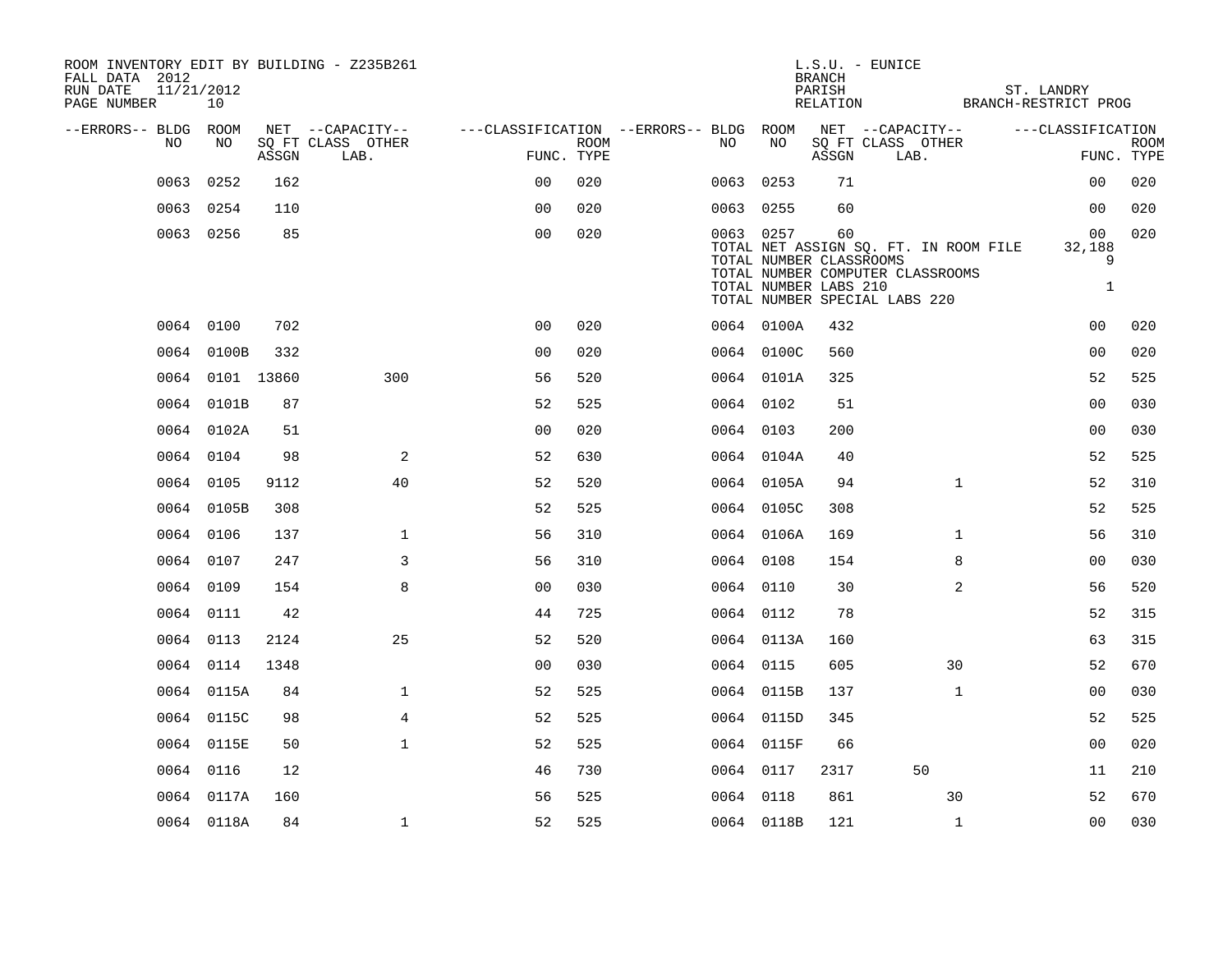| ROOM INVENTORY EDIT BY BUILDING - Z235B261<br>FALL DATA 2012<br>11/21/2012<br>RUN DATE<br>PAGE NUMBER 11 |            |     |                                 |                |      |                                                                                                |                                                  | BRANCH | $L.S.U. - EUNICE$<br>PARISH ST. LANDRY<br>RELATION BRANCH-RESTRICT PROG                                                        |              |                             |                           |
|----------------------------------------------------------------------------------------------------------|------------|-----|---------------------------------|----------------|------|------------------------------------------------------------------------------------------------|--------------------------------------------------|--------|--------------------------------------------------------------------------------------------------------------------------------|--------------|-----------------------------|---------------------------|
| --ERRORS-- BLDG ROOM                                                                                     |            |     |                                 |                |      | NET --CAPACITY--   ---CLASSIFICATION --ERRORS-- BLDG ROOM NET --CAPACITY--   ---CLASSIFICATION |                                                  |        |                                                                                                                                |              |                             |                           |
| NO                                                                                                       | NO         |     | SO FT CLASS OTHER<br>ASSGN LAB. | FUNC. TYPE     | ROOM | NO                                                                                             | NO                                               |        | SQ FT CLASS OTHER<br>ASSGN LAB.                                                                                                |              |                             | <b>ROOM</b><br>FUNC. TYPE |
|                                                                                                          | 0064 0118C | 186 | $4\overline{ }$                 | 52             | 525  |                                                                                                | 0064 0118D                                       | 260    |                                                                                                                                |              | 52                          | 525                       |
|                                                                                                          | 0064 0118E | 50  | $\mathbf{1}$                    | 52             | 525  | 0064 0119                                                                                      |                                                  | 12     |                                                                                                                                |              | 52                          | 525                       |
|                                                                                                          | 0064 0120  | 157 |                                 | 0 <sub>0</sub> | 030  | 0064 0200                                                                                      |                                                  | 632    |                                                                                                                                |              | 00                          | 020                       |
|                                                                                                          | 0064 0200A | 144 |                                 | 0 <sub>0</sub> | 020  |                                                                                                | 0064 0200B                                       | 144    |                                                                                                                                |              | 0 <sub>0</sub>              | 020                       |
|                                                                                                          | 0064 0201  | 51  |                                 | 11             | 115  | 0064 0202                                                                                      |                                                  | 730    | 48                                                                                                                             |              | 11                          | 110                       |
|                                                                                                          | 0064 0203  | 72  |                                 | 11             | 115  | 0064 0204                                                                                      |                                                  | 1032   |                                                                                                                                | 79           | 11                          | 525                       |
|                                                                                                          | 0064 0205  | 554 | 50                              | 56             | 523  | 0064 0206                                                                                      |                                                  | 100    |                                                                                                                                | $\mathbf{1}$ | 33                          | 310                       |
|                                                                                                          | 0064 0207  | 88  |                                 | 0 <sub>0</sub> | 010  | 0064 0208                                                                                      |                                                  | 128    |                                                                                                                                |              | 0 <sub>0</sub>              | 020                       |
|                                                                                                          | 0064 0208A | 115 |                                 | 0 <sub>0</sub> | 030  |                                                                                                | 0064 0208B                                       | 85     |                                                                                                                                | $\mathbf{3}$ | 92                          | 650                       |
|                                                                                                          | 0064 0208C | 205 | $\mathbf{1}$                    | 0 <sub>0</sub> | 030  |                                                                                                | 0064 0208D                                       | 205    |                                                                                                                                | $\mathbf{1}$ | 00                          | 030                       |
|                                                                                                          | 0064 0209  | 167 | $\mathbf{1}$                    | 56             | 310  |                                                                                                | 0064 0209A                                       | 244    |                                                                                                                                | $\mathbf{1}$ | 56                          | 310                       |
|                                                                                                          | 0064 0209B | 100 | $\mathbf{1}$                    | 56             | 310  |                                                                                                | 0064 0209C                                       | 21     |                                                                                                                                | $\mathbf{1}$ | 56                          | 310                       |
|                                                                                                          | 0064 0209D | 100 | $\mathbf{1}$                    | 56             | 310  |                                                                                                | TOTAL NUMBER CLASSROOMS<br>TOTAL NUMBER LABS 210 |        | TOTAL NET ASSIGN SQ. FT. IN ROOM FILE<br>TOTAL NUMBER COMPUTER CLASSROOMS<br>TOTAL NUMBER SPECIAL LABS 220                     |              | 35,599<br>1<br>$\mathbf{1}$ |                           |
|                                                                                                          | 0068 0100  | 360 |                                 | 11 215         |      |                                                                                                | TOTAL NUMBER CLASSROOMS<br>TOTAL NUMBER LABS 210 |        | TOTAL NET ASSIGN SQ. FT. IN ROOM FILE<br>TOTAL NUMBER COMPUTER CLASSROOMS<br>TOTAL NUMBER SPECIAL LABS 220                     |              | 360                         |                           |
|                                                                                                          | 0089 0101  | 675 | 35                              | 45             | 730  |                                                                                                | TOTAL NUMBER CLASSROOMS<br>TOTAL NUMBER LABS 210 |        | 0089 0102 675 35<br>TOTAL NET ASSIGN SO. FT. IN ROOM FILE<br>TOTAL NUMBER COMPUTER CLASSROOMS<br>TOTAL NUMBER SPECIAL LABS 220 |              | 45 730<br>1,350             |                           |
|                                                                                                          | 0096 0100  | 434 | $\mathbf{1}$                    | 11             | 580  |                                                                                                | TOTAL NUMBER CLASSROOMS<br>TOTAL NUMBER LABS 210 |        | TOTAL NET ASSIGN SQ. FT. IN ROOM FILE<br>TOTAL NUMBER COMPUTER CLASSROOMS                                                      |              | 434                         |                           |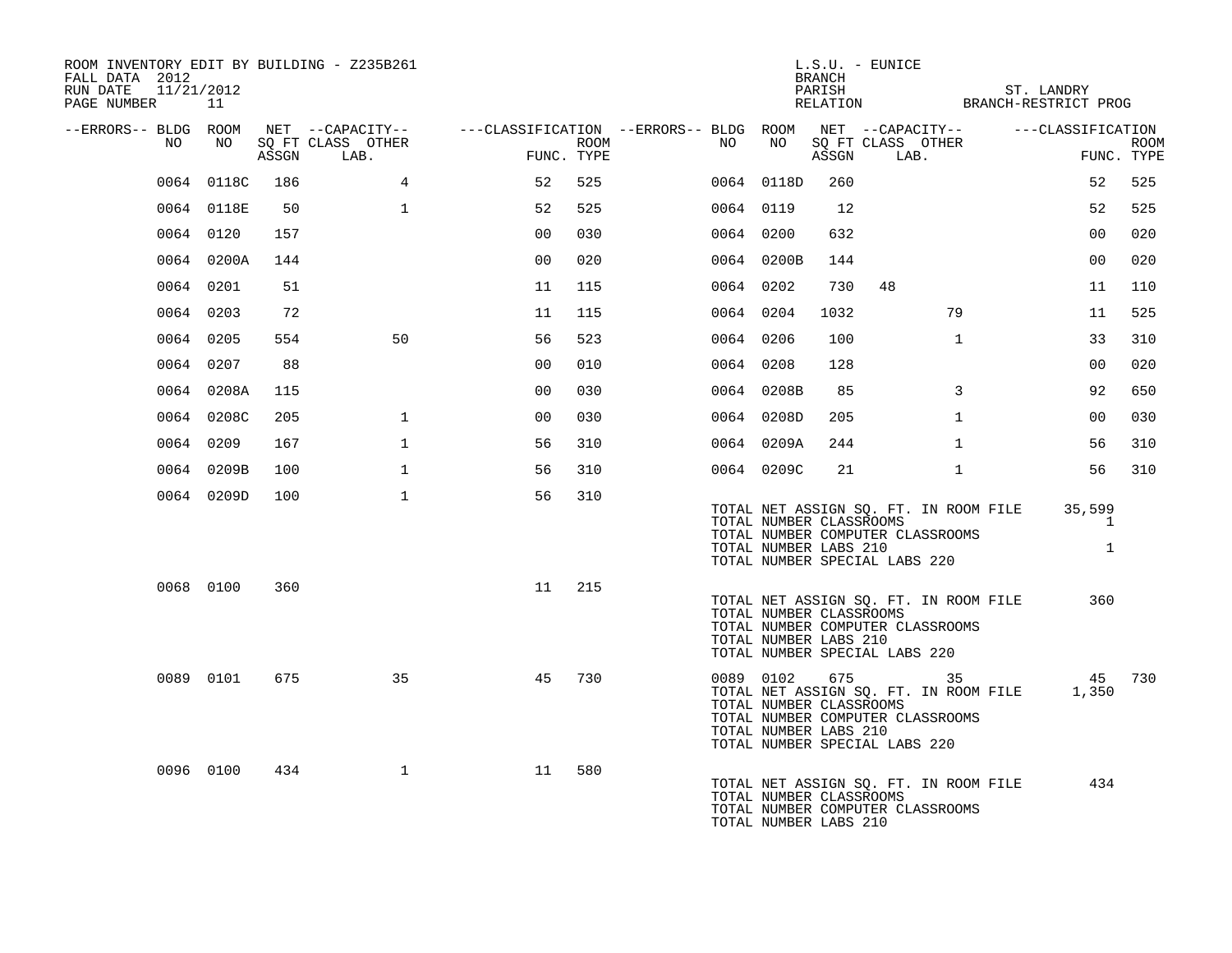| FALL DATA 2012<br>RUN DATE<br>PAGE NUMBER | 11/21/2012<br>12   |       | ROOM INVENTORY EDIT BY BUILDING - Z235B261    |                                        |                           |           |            | <b>BRANCH</b><br>PARISH<br>RELATION | $L.S.U. - EUNICE$                                                              | ST. LANDRY<br>BRANCH-RESTRICT PROG |                           |
|-------------------------------------------|--------------------|-------|-----------------------------------------------|----------------------------------------|---------------------------|-----------|------------|-------------------------------------|--------------------------------------------------------------------------------|------------------------------------|---------------------------|
| --ERRORS-- BLDG                           | ROOM<br>NO.<br>NO. | ASSGN | NET --CAPACITY--<br>SQ FT CLASS OTHER<br>LAB. | ---CLASSIFICATION --ERRORS-- BLDG ROOM | <b>ROOM</b><br>FUNC. TYPE | NO        | NO         | ASSGN                               | NET --CAPACITY--<br>SQ FT CLASS OTHER<br>LAB.<br>TOTAL NUMBER SPECIAL LABS 220 | ---CLASSIFICATION                  | <b>ROOM</b><br>FUNC. TYPE |
|                                           | 0101<br>0097       | 56    |                                               | 0 <sub>0</sub>                         | 030                       | 0097 0102 |            | 3960                                | 250                                                                            | 44                                 | 610                       |
|                                           | 0097<br>0102A      | 95    | $\mathbf 1$                                   | 43                                     | 535                       |           | 0097 0102B | 60                                  |                                                                                | 00                                 | 030                       |
|                                           | 0097<br>0102C      | 159   |                                               | 0 <sub>0</sub>                         | 030                       | 0097      | 0102D      | 8                                   |                                                                                | 12                                 | 730                       |
|                                           | 0097 0103          | 484   | 30                                            | 11                                     | 110                       | 0097 0104 |            | 252                                 | $\mathbf{1}$                                                                   | 46                                 | 310                       |
|                                           | 0097<br>0104A      | 192   | $\mathbf 1$                                   | 46                                     | 310                       | 0097      | 0104B      | 192                                 | $\mathbf{1}$                                                                   | 46                                 | 310                       |
|                                           | 0097<br>0104C      | 192   | $\mathbf 1$                                   | 46                                     | 310                       |           | 0097 0104D | 128                                 |                                                                                | 46                                 | 315                       |
|                                           | 0097<br>0104E      | 192   | $\mathbf 1$                                   | 46                                     | 310                       | 0097      | 0104F      | 192                                 | $\mathbf{1}$                                                                   | 46                                 | 310                       |
|                                           | 0097 0104G         | 192   | $\mathbf{1}$                                  | 46                                     | 310                       |           | 0097 0104H | 192                                 | $\mathbf{1}$                                                                   | 46                                 | 310                       |
|                                           | 0105<br>0097       | 220   | 20                                            | 12                                     | 270                       | 0097      | 0105A      | 98                                  | 4                                                                              | 12                                 | 270                       |
|                                           | 0097 0105B         | 323   | $\mathbf{1}$                                  | 12                                     | 220                       | 0097 0106 |            | 172                                 |                                                                                | 92                                 | 315                       |
|                                           | 0097 0106A         | 96    |                                               | 92                                     | 315                       | 0097      | 0107       | 770                                 | 15                                                                             | 12                                 | 220                       |
|                                           | 0097 0107A         | 432   | 4                                             | 12                                     | 730                       | 0097 0108 |            | 448                                 | 10                                                                             | 92                                 | 350                       |
|                                           | 0097<br>0109       | 84    |                                               | 65                                     | 735                       | 0097      | 0110       | 80                                  |                                                                                | 65                                 | 720                       |
|                                           | 0097<br>0110A      | 80    |                                               | 0 <sub>0</sub>                         | 030                       | 0097 0111 |            | 242                                 | 5                                                                              | 43                                 | 350                       |
|                                           | 0097<br>0112       | 242   | 5                                             | 92                                     | 350                       | 0097      | 0113       | 117                                 | $\mathbf{1}$                                                                   | 46                                 | 310                       |
| 9                                         | 0097<br>0114       | 108   | $\mathbf 1$                                   | 44                                     | 410                       | 0097 0115 |            | 122                                 | $\mathbf{1}$                                                                   | 46                                 | 310                       |
|                                           | 0097<br>0116       | 130   | $\mathbf{1}$                                  | 46                                     | 310                       | 0097      | 0117       | 130                                 | $\mathbf{1}$                                                                   | 46                                 | 310                       |
|                                           | 0097<br>0118       | 130   | $\mathbf 1$                                   | 46                                     | 310                       | 0097 0119 |            | 132                                 | $\mathbf{1}$                                                                   | 46                                 | 310                       |
|                                           | 0097<br>0120       | 130   | $\mathbf 1$                                   | 11                                     | 310                       | 0097      | 0121       | 130                                 | $\mathbf{1}$                                                                   | 46                                 | 310                       |
|                                           | 0097<br>0122       | 120   | $\mathbf 1$                                   | 12                                     | 730                       | 0097 0123 |            | 379                                 | 18                                                                             | 92                                 | 650                       |
|                                           | 0097<br>0124       | 100   | $\mathbf{1}$                                  | 00                                     | 030                       | 0097      | 0125       | 100                                 | 2                                                                              | 0 <sub>0</sub>                     | 030                       |
|                                           | 0097<br>0126       | 130   | $\mathbf 1$                                   | 46                                     | 310                       | 0097 0127 |            | 130                                 | $\mathbf{1}$                                                                   | 46                                 | 310                       |
|                                           | 0097<br>0128       | 132   | $\mathbf 1$                                   | 46                                     | 310                       | 0097      | 0129       | 123                                 | $\mathbf{1}$                                                                   | 46                                 | 310                       |
|                                           | 0097<br>0130       | 130   | $\mathbf 1$                                   | 46                                     | 310                       | 0097 0131 |            | 136                                 | $\mathbf{1}$                                                                   | 46                                 | 310                       |
|                                           | 0097 0132          | 144   | $\mathbf{1}$                                  | 46                                     | 310                       | 0097 0133 |            | 144                                 | $\mathbf{1}$                                                                   | 46                                 | 310                       |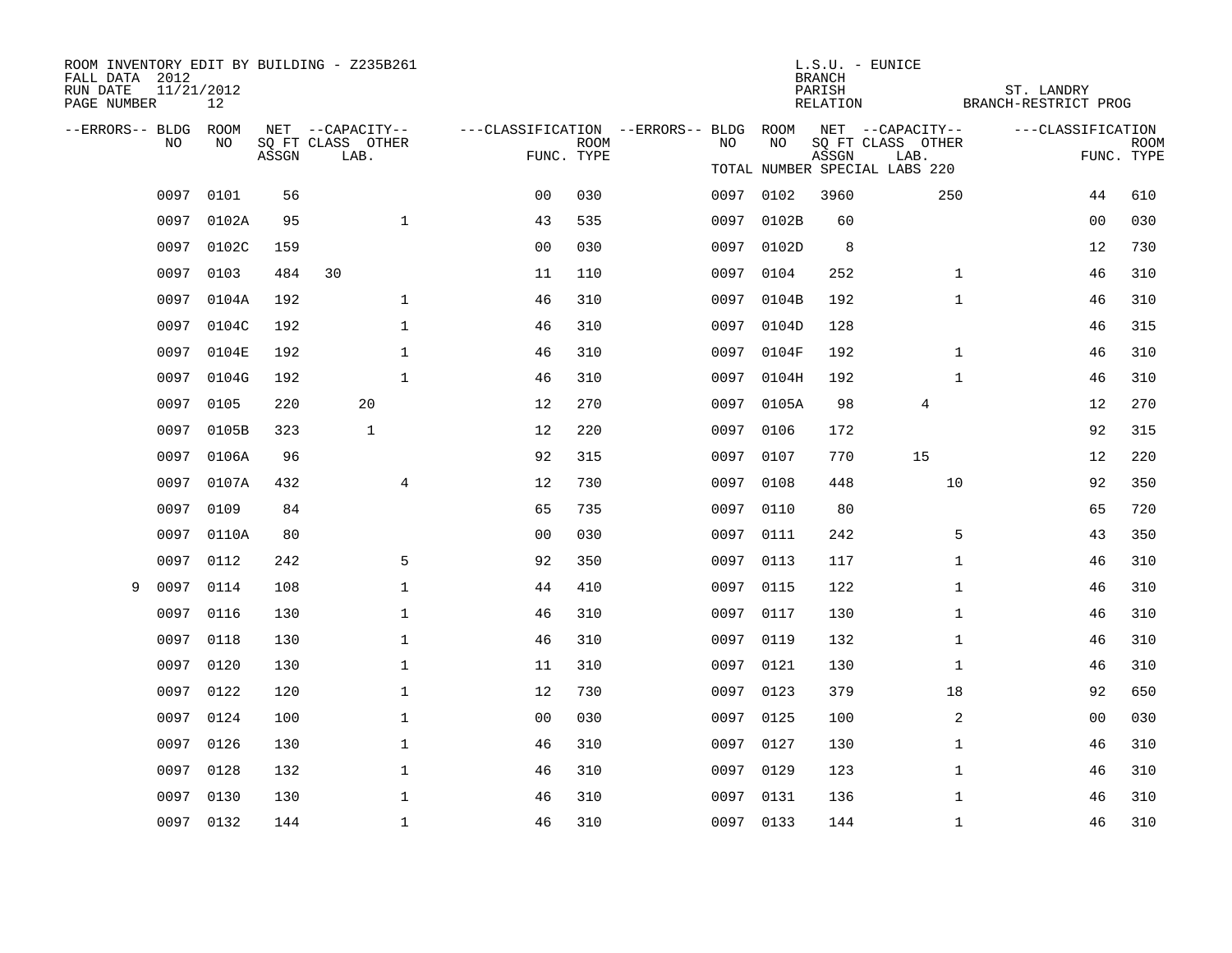| ROOM INVENTORY EDIT BY BUILDING - Z235B261<br>FALL DATA 2012<br>11/21/2012<br>RUN DATE<br>PAGE NUMBER |            |          |                           |              | L.S.U. - EUNICE<br><b>BRANCH</b><br>PARISH<br>RELATION<br>BRANCH-RESTRICT PROG |             |  |           |                                                  |       |                                                                                                            |              |                   |                           |
|-------------------------------------------------------------------------------------------------------|------------|----------|---------------------------|--------------|--------------------------------------------------------------------------------|-------------|--|-----------|--------------------------------------------------|-------|------------------------------------------------------------------------------------------------------------|--------------|-------------------|---------------------------|
| --ERRORS-- BLDG ROOM                                                                                  |            |          | NET --CAPACITY--          |              | ---CLASSIFICATION --ERRORS-- BLDG ROOM                                         |             |  |           |                                                  |       | NET --CAPACITY--                                                                                           |              | ---CLASSIFICATION |                           |
| NO.                                                                                                   | NO         | ASSGN    | SO FT CLASS OTHER<br>LAB. |              | FUNC. TYPE                                                                     | <b>ROOM</b> |  | NO        | NO                                               | ASSGN | SQ FT CLASS OTHER<br>LAB.                                                                                  |              |                   | <b>ROOM</b><br>FUNC. TYPE |
|                                                                                                       | 0097 0134  | 144      |                           | $\mathbf 1$  | 46                                                                             | 310         |  | 0097 0135 |                                                  | 140   |                                                                                                            | $\mathbf{1}$ | 46                | 310                       |
|                                                                                                       | 0097 0136  | 140      |                           | $\mathbf{1}$ | 46                                                                             | 310         |  | 0097 0137 |                                                  | 123   |                                                                                                            | $\mathbf{1}$ | 46                | 310                       |
|                                                                                                       | 0097 0138  | 123      |                           | $\mathbf{1}$ | 46                                                                             | 310         |  | 0097 0139 |                                                  | 123   |                                                                                                            | $\mathbf{1}$ | 46                | 310                       |
|                                                                                                       | 0097 0140  | 130      |                           | $\mathbf{1}$ | 46                                                                             | 310         |  | 0097 0141 |                                                  | 130   |                                                                                                            | $\mathbf{1}$ | 46                | 310                       |
|                                                                                                       | 0097 0142  | 676      |                           | 20           | 12                                                                             | 220         |  | 0097 0143 |                                                  | 432   | 30                                                                                                         |              | 11                | 110                       |
|                                                                                                       | 0097 0143A | 140      |                           |              | 11                                                                             | 730         |  | 0097 0144 |                                                  | 234   |                                                                                                            |              | 0 <sub>0</sub>    | 030                       |
|                                                                                                       | 0097 0145  | 288      |                           | 6            | 00                                                                             | 030         |  | 0097 0146 |                                                  | 208   |                                                                                                            | 4            | 0 <sub>0</sub>    | 030                       |
| 0097                                                                                                  | 0147       | 240      |                           |              | 0 <sub>0</sub>                                                                 | 030         |  | 0097      | 0147A                                            | 169   |                                                                                                            |              | 0 <sub>0</sub>    | 030                       |
| 0097                                                                                                  | 0201       | 179      |                           | 3            | 0 <sub>0</sub>                                                                 | 030         |  | 0097 0202 |                                                  | 693   |                                                                                                            | 50           | 43                | 530                       |
| 0097                                                                                                  | 0203       | 728      |                           | 10           | 11                                                                             | 270         |  | 0097      | 0203A                                            | 130   |                                                                                                            | $\mathbf{1}$ | 46                | 730                       |
| 0097                                                                                                  | 0204       | 841      |                           | 20           | 12                                                                             | 270         |  | 0097      | 0204A                                            | 150   |                                                                                                            | $\mathbf{1}$ | 46                | 310                       |
| 0097                                                                                                  | 0204B      | 494      |                           |              | 12                                                                             | 730         |  | 0097      | 0205                                             | 1384  | 35                                                                                                         |              | 44                | 240                       |
| 0097                                                                                                  | 0206       | 728      |                           | 10           | 12                                                                             | 270         |  | 0097 0207 |                                                  | 168   |                                                                                                            | $\mathbf{1}$ | 46                | 310                       |
| 0097                                                                                                  | 0208       | 728      |                           | 10           | 12                                                                             | 270         |  | 0097      | 0209                                             | 80    |                                                                                                            |              | 00                | 010                       |
| 0097                                                                                                  | 0210       | 80       |                           |              | 0 <sub>0</sub>                                                                 | 010         |  | 0097 0211 |                                                  | 225   |                                                                                                            |              | 0 <sub>0</sub>    | 030                       |
| 0097                                                                                                  | 0212       | 384      |                           |              | 63                                                                             | 730         |  | 0097 0213 |                                                  | 728   | 10                                                                                                         |              | 12                | 250                       |
|                                                                                                       | 0097 0214  | 1317     | 70                        |              | 11                                                                             | 110         |  | 0097 0215 |                                                  | 728   | 10                                                                                                         |              | 12                | 250                       |
| 0097                                                                                                  | 0216       | 1998 150 |                           |              | 11                                                                             | 110         |  | 0097 0217 |                                                  | 456   |                                                                                                            |              | 63                | 730                       |
|                                                                                                       | 0097 0218  | 728      |                           | 20           | 12                                                                             | 250         |  | 0097 0219 |                                                  | 96    |                                                                                                            |              | 0 <sub>0</sub>    | 010                       |
| 0097                                                                                                  | 0220       | 680      | 50                        |              | 11                                                                             | 110         |  | 0097 0221 |                                                  | 255   |                                                                                                            |              | 0 <sub>0</sub>    | 030                       |
|                                                                                                       | 0097 0222  | 289      |                           | 6            | 0 <sub>0</sub>                                                                 | 030         |  |           | TOTAL NUMBER CLASSROOMS<br>TOTAL NUMBER LABS 210 |       | TOTAL NET ASSIGN SQ. FT. IN ROOM FILE<br>TOTAL NUMBER COMPUTER CLASSROOMS<br>TOTAL NUMBER SPECIAL LABS 220 |              | 27,539<br>5<br>3  |                           |
|                                                                                                       | 0100 0100  | 3394     |                           |              | 75                                                                             | 720         |  | 0100 0101 |                                                  | 46    |                                                                                                            | $\mathbf{1}$ | 75                | 919                       |
|                                                                                                       | 0100 0102  | 247      |                           | 280          | 75                                                                             | 725         |  | 0100 0103 |                                                  | 1591  |                                                                                                            |              | 75                | 730                       |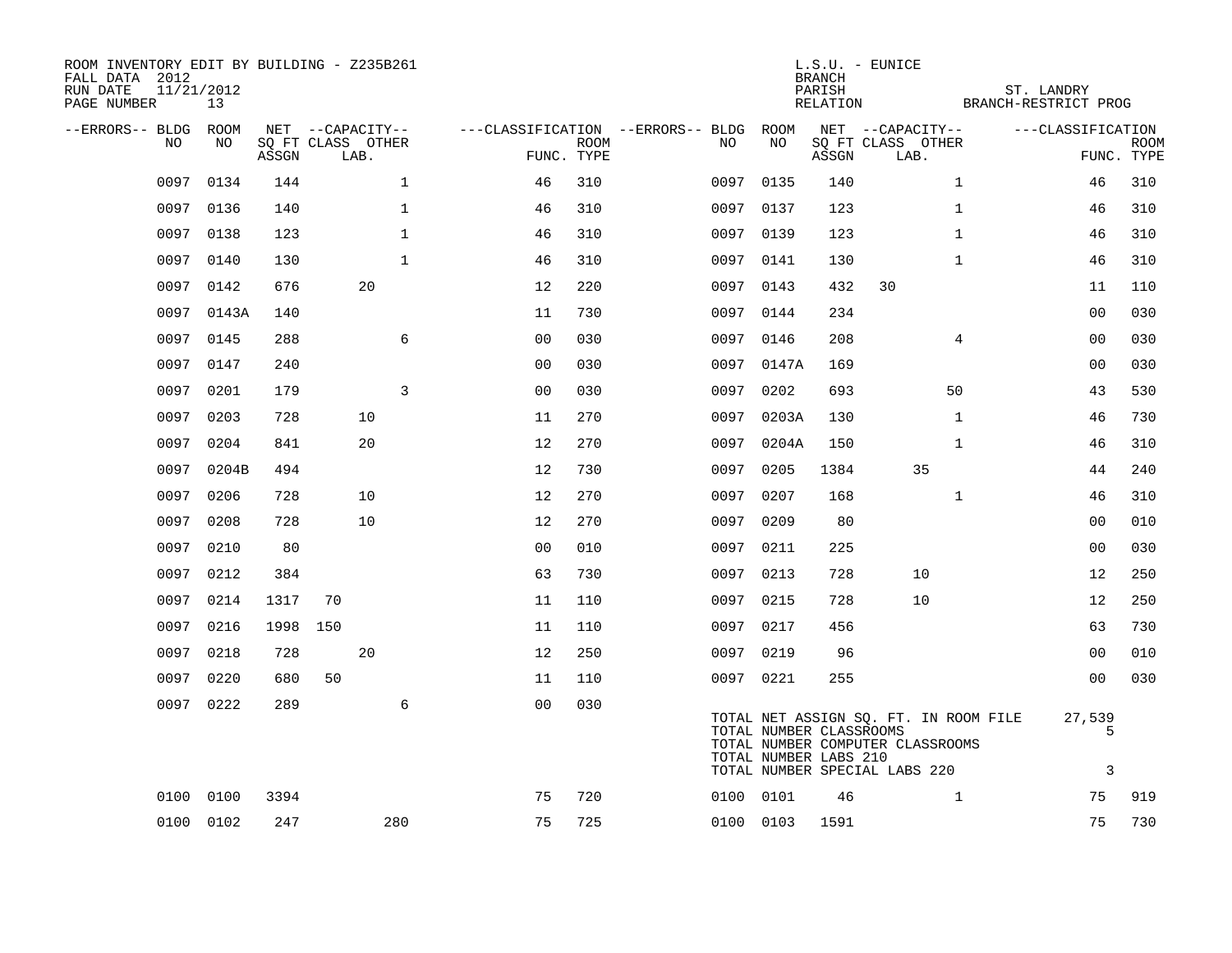| ROOM INVENTORY EDIT BY BUILDING - Z235B261<br>FALL DATA 2012<br>11/21/2012<br>RUN DATE<br>PAGE NUMBER | 14         |       |                           | $L.S.U. - EUNICE$<br>BRANCH<br>PARISH                   |      |  |           |                |                                                        |                                                                                                                                              |  | ST. LANDRY<br>RELATION BRANCH-RESTRICT PROG |                    |  |  |  |
|-------------------------------------------------------------------------------------------------------|------------|-------|---------------------------|---------------------------------------------------------|------|--|-----------|----------------|--------------------------------------------------------|----------------------------------------------------------------------------------------------------------------------------------------------|--|---------------------------------------------|--------------------|--|--|--|
| --ERRORS-- BLDG ROOM                                                                                  |            |       | NET --CAPACITY--          | ---CLASSIFICATION --ERRORS-- BLDG ROOM NET --CAPACITY-- |      |  |           |                |                                                        |                                                                                                                                              |  | ---CLASSIFICATION                           |                    |  |  |  |
| NO                                                                                                    | NO         | ASSGN | SQ FT CLASS OTHER<br>LAB. | FUNC. TYPE                                              | ROOM |  | NO        | NO             | ASSGN                                                  | SQ FT CLASS OTHER<br>LAB.                                                                                                                    |  |                                             | ROOM<br>FUNC. TYPE |  |  |  |
|                                                                                                       | 0100 0104  | 709   | $\mathbf{1}$              | 75                                                      | 735  |  |           |                | TOTAL NUMBER CLASSROOMS<br>TOTAL NUMBER LABS 210       | 0100 0105 49<br>$\overline{1}$<br>TOTAL NET ASSIGN SQ. FT. IN ROOM FILE<br>TOTAL NUMBER COMPUTER CLASSROOMS<br>TOTAL NUMBER SPECIAL LABS 220 |  | 75 919<br>6,036                             |                    |  |  |  |
|                                                                                                       | 0101 0100  | 740   |                           | 0 <sup>0</sup>                                          | 020  |  | 0101 0101 |                | 676                                                    | 40                                                                                                                                           |  | 45                                          | 730                |  |  |  |
|                                                                                                       | 0101 0102  | 676   | 40                        | 45                                                      | 730  |  | 0101 0103 |                | 676                                                    | 40                                                                                                                                           |  | 45                                          | 730                |  |  |  |
|                                                                                                       | 0101 0104  | 676   | 40                        | 45                                                      | 730  |  | 0101 0105 |                | 240                                                    | 6                                                                                                                                            |  | 0 <sub>0</sub>                              | 030                |  |  |  |
|                                                                                                       | 0101 0106  | 240   | 6                         | 00                                                      | 030  |  | 0101 0107 |                | 25                                                     |                                                                                                                                              |  | 00                                          | 030                |  |  |  |
|                                                                                                       | 0101 0108  | 25    |                           | 65                                                      | 730  |  |           |                | TOTAL NUMBER CLASSROOMS<br>TOTAL NUMBER LABS 210       | TOTAL NET ASSIGN SQ. FT. IN ROOM FILE<br>TOTAL NUMBER COMPUTER CLASSROOMS<br>TOTAL NUMBER SPECIAL LABS 220                                   |  | 2,729                                       |                    |  |  |  |
|                                                                                                       | 0107 0101  | 219   | 3                         | 31                                                      | 919  |  | 0107 0102 |                | 191                                                    | 3                                                                                                                                            |  | 31                                          | 919                |  |  |  |
|                                                                                                       | 0107 0103  | 33    |                           | 0 <sub>0</sub>                                          | 030  |  | 0107 0104 |                | 301                                                    |                                                                                                                                              |  | 00                                          | 020                |  |  |  |
|                                                                                                       | 0107 0105  | 77    | $\overline{4}$            | 93                                                      | 525  |  |           | 0107 0105A     | 53                                                     | $\mathbf{1}$                                                                                                                                 |  | 93                                          | 919                |  |  |  |
|                                                                                                       | 0107 0106A | 22    |                           | 00                                                      | 030  |  | 0107 0107 |                | 50                                                     |                                                                                                                                              |  | 00                                          | 020                |  |  |  |
|                                                                                                       | 0107 0107A | 450   | 26                        | 93                                                      | 525  |  |           | 0107 0107B     | 125                                                    | 3                                                                                                                                            |  | 93                                          | 919                |  |  |  |
|                                                                                                       | 0107 0107C | 28    | 2                         | 93                                                      | 919  |  | 0107 0108 |                | 64                                                     |                                                                                                                                              |  | 93                                          | 730                |  |  |  |
|                                                                                                       | 0107 0109  | 47    |                           | 0 <sub>0</sub>                                          | 020  |  |           | 0107 0109A     | 866                                                    | 40                                                                                                                                           |  | 93                                          | 525                |  |  |  |
|                                                                                                       | 0107 0109B | 130   | 3                         | 93                                                      | 919  |  |           | 0107 0109C     | 96                                                     | 6                                                                                                                                            |  | 93                                          | 919                |  |  |  |
|                                                                                                       | 0107 0110  | 119   | $\overline{4}$            | 93                                                      | 525  |  |           | 0107 0110A     | 34                                                     | $\mathbf{1}$                                                                                                                                 |  | 93                                          | 919                |  |  |  |
|                                                                                                       | 0107 0111  | 94    |                           | 93                                                      | 730  |  | 0107 0112 |                | 69                                                     | 4                                                                                                                                            |  | 93                                          | 525                |  |  |  |
|                                                                                                       | 0107 0112A | 47    | $\mathbf{1}$              | 93                                                      | 919  |  | 0107 0113 |                | 93<br>TOTAL NUMBER CLASSROOMS<br>TOTAL NUMBER LABS 210 | 4<br>TOTAL NET ASSIGN SQ. FT. IN ROOM FILE<br>TOTAL NUMBER COMPUTER CLASSROOMS<br>TOTAL NUMBER SPECIAL LABS 220                              |  | 93<br>2,755                                 | 525                |  |  |  |
|                                                                                                       | 0111 0101  | 318   | 5                         | 46                                                      | 310  |  |           | 0111 0101A 145 |                                                        | $\mathbf{1}$                                                                                                                                 |  | 46                                          | 310                |  |  |  |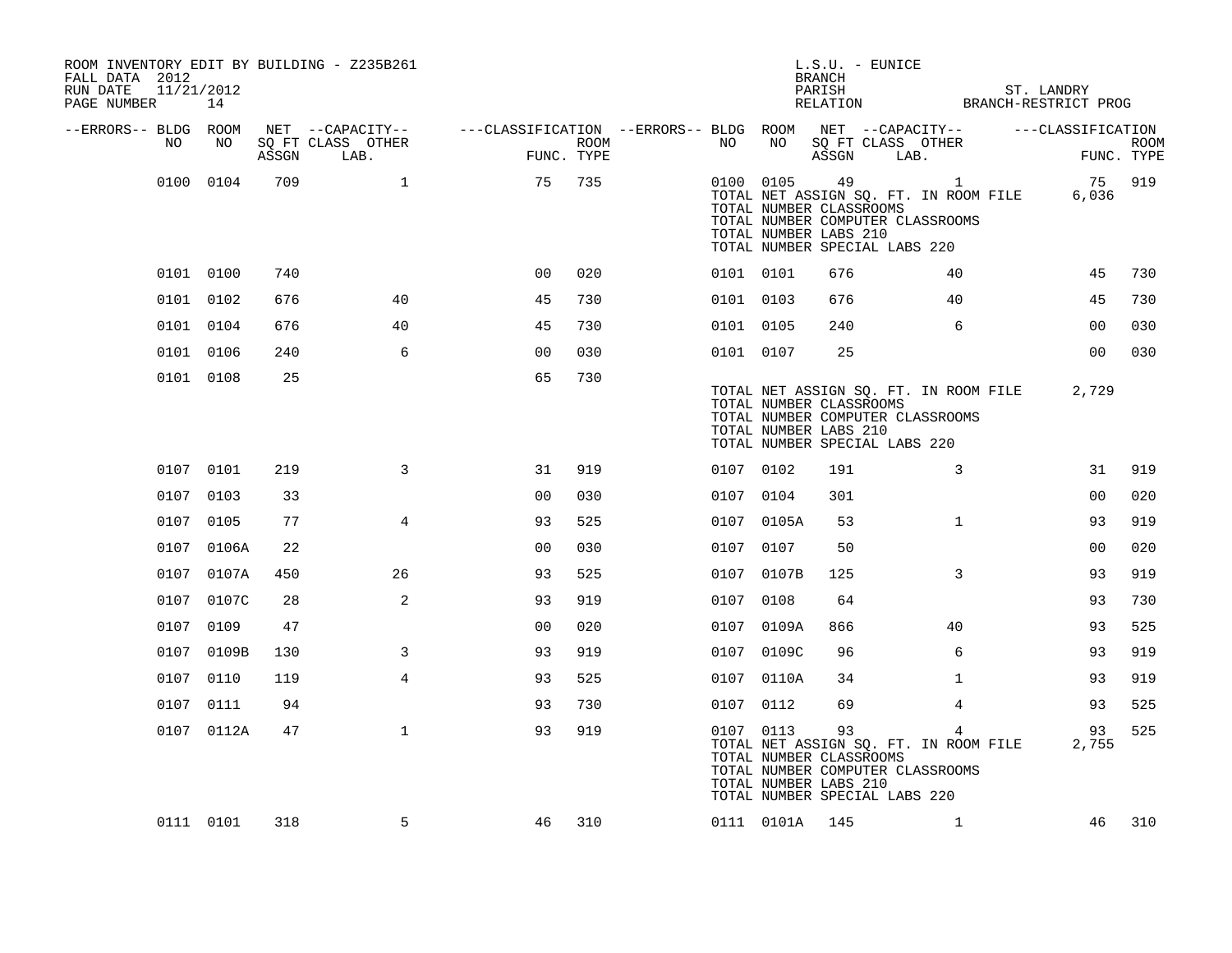| ROOM INVENTORY EDIT BY BUILDING - Z235B261<br>FALL DATA 2012<br>RUN DATE<br>11/21/2012<br>PAGE NUMBER<br>15 |             |       |          |                                               | $L.S.U. - EUNICE$<br><b>BRANCH</b><br>PARISH<br>RELATION |                           |                                              |            |       |                                               |                    |                           |
|-------------------------------------------------------------------------------------------------------------|-------------|-------|----------|-----------------------------------------------|----------------------------------------------------------|---------------------------|----------------------------------------------|------------|-------|-----------------------------------------------|--------------------|---------------------------|
| --ERRORS-- BLDG<br>NO.                                                                                      | ROOM<br>NO. | ASSGN |          | NET --CAPACITY--<br>SQ FT CLASS OTHER<br>LAB. |                                                          | <b>ROOM</b><br>FUNC. TYPE | ---CLASSIFICATION --ERRORS-- BLDG ROOM<br>NO | NO         | ASSGN | NET --CAPACITY--<br>SQ FT CLASS OTHER<br>LAB. | ---CLASSIFICATION  | <b>ROOM</b><br>FUNC. TYPE |
| 0111                                                                                                        | 0101B       | 146   |          | $\mathbf{1}$                                  | 46                                                       | 310                       |                                              | 0111 0101C | 22    |                                               | 46                 | 730                       |
|                                                                                                             | 0111 0101D  | 198   |          | $\mathbf 1$                                   | 46                                                       | 310                       |                                              | 0111 0101E | 228   |                                               | 2<br>46            | 315                       |
|                                                                                                             | 0111 0101F  | 236   |          | 10                                            | 46                                                       | 350                       |                                              | 0111 0101G | 100   |                                               | 00                 | 020                       |
|                                                                                                             | 0111 0102   | 56    |          |                                               | 0 <sub>0</sub>                                           | 030                       |                                              | 0111 0103  | 142   |                                               | 45                 | 730                       |
|                                                                                                             | 0111 0104   | 76    |          |                                               | 73                                                       | 730                       |                                              | 0111 0105  | 460   |                                               | 0 <sub>0</sub>     | 020                       |
|                                                                                                             | 0111 0105A  | 80    |          | $\mathbf 1$                                   | 46                                                       | 919                       |                                              | 0111 0105B | 52    |                                               | $\mathbf{1}$<br>46 | 919                       |
|                                                                                                             | 0111 0105C  | 112   |          | $\mathbf{1}$                                  | 46                                                       | 310                       |                                              | 0111 0105D | 318   |                                               | $\mathbf{1}$<br>46 | 650                       |
|                                                                                                             | 0111 0105E  | 116   |          | $\mathbf 1$                                   | 46                                                       | 310                       |                                              | 0111 0105F | 116   |                                               | $\mathbf{1}$<br>46 | 310                       |
|                                                                                                             | 0111 0105G  | 113   |          | $\mathbf{1}$                                  | 46                                                       | 310                       |                                              | 0111 0105H | 113   |                                               | $\mathbf{1}$<br>46 | 310                       |
|                                                                                                             | 0111 0105I  | 105   |          | $\mathbf 1$                                   | 46                                                       | 310                       |                                              | 0111 0105J | 116   |                                               | $\mathbf{1}$<br>46 | 310                       |
|                                                                                                             | 0111 0105K  | 106   |          | $\mathbf{1}$                                  | 46                                                       | 310                       |                                              | 0111 0105L | 115   |                                               | $\mathbf{1}$<br>46 | 310                       |
|                                                                                                             | 0111 0105M  | 116   |          | $\mathbf 1$                                   | 46                                                       | 310                       |                                              | 0111 0105N | 123   |                                               | $\mathbf{1}$<br>46 | 310                       |
|                                                                                                             | 0111 01050  | 121   |          | $\mathbf{1}$                                  | 46                                                       | 310                       |                                              | 0111 0106  | 96    |                                               | 00                 | 030                       |
| 0111                                                                                                        | 0107        | 336   |          | 15                                            | 46                                                       | 350                       |                                              | 0111 0108  | 105   |                                               | 45                 | 730                       |
| 0111                                                                                                        | 0109        | 1831  | 102      |                                               | 11                                                       | 110                       |                                              | 0111 0109A | 60    |                                               | 45                 | 730                       |
| 0111                                                                                                        | 0110        | 1204  | 75       |                                               | 11                                                       | 110                       |                                              | 0111 0111  | 1204  | 75                                            | 11                 | 110                       |
| 0111                                                                                                        | 0112        | 1204  | 75       |                                               | 11                                                       | 110                       |                                              | 0111 0113  | 1204  | 117                                           | 11                 | 110                       |
|                                                                                                             | 0111 0114   | 222   |          | $\overline{4}$                                | 31                                                       | 919                       |                                              | 0111 0115  | 220   |                                               | 4<br>31            | 919                       |
|                                                                                                             | 0111 0116   |       | 2130 117 |                                               | 11                                                       | 110                       |                                              | 0111 0116A | 60    |                                               | 45                 | 730                       |
|                                                                                                             | 0111 0117   | 1115  |          | 45                                            | 14                                                       | 270                       |                                              | 0111 0117A | 180   |                                               | 45                 | 730                       |
|                                                                                                             | 0111 0117B  | 152   |          |                                               | 45                                                       | 730                       |                                              | 0111 0118  | 1495  | 45                                            | 14                 | 270                       |
|                                                                                                             | 0111 0118A  | 294   |          |                                               | 45                                                       | 730                       |                                              | 0111 0119  | 43    |                                               | 0 <sub>0</sub>     | 030                       |
|                                                                                                             | 0111 0201   | 1172  |          | 24                                            | 44                                                       | 240                       |                                              | 0111 0202  | 72    |                                               | 00                 | 030                       |
|                                                                                                             | 0111 0203   | 72    |          |                                               | 00                                                       | 030                       |                                              | 0111 0204  | 742   | 10                                            | 64                 | 710                       |
|                                                                                                             | 0111 0204A  | 257   |          | 12                                            | 64                                                       | 350                       |                                              | 0111 0204B | 119   |                                               | $\mathbf{1}$<br>64 | 315                       |
|                                                                                                             | 0111 0204C  | 303   |          | $\overline{7}$                                | 64                                                       | 550                       |                                              | 0111 0204D | 188   |                                               | $\mathbf{1}$<br>64 | 310                       |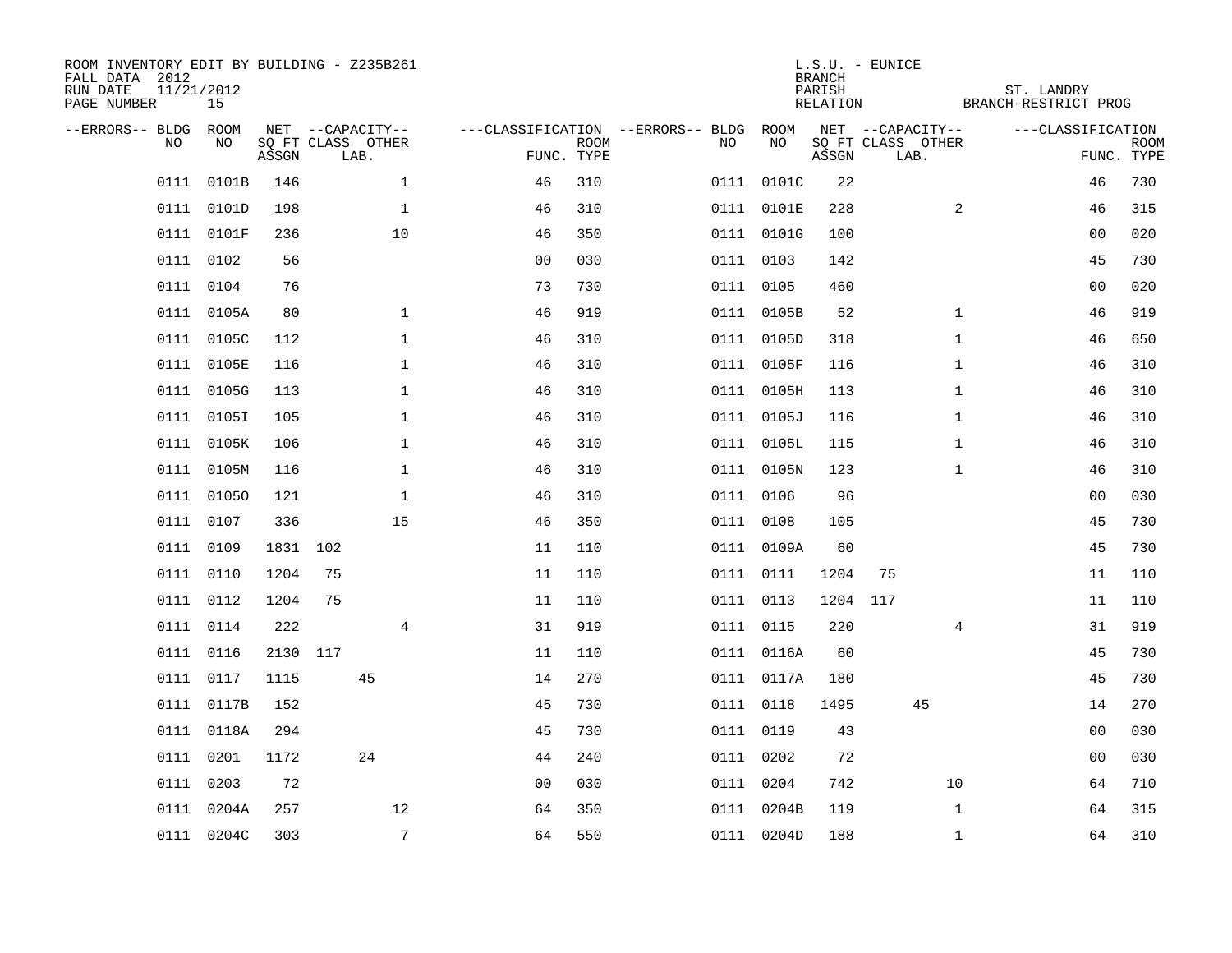| ROOM INVENTORY EDIT BY BUILDING - Z235B261<br>FALL DATA 2012<br>RUN DATE<br>PAGE NUMBER | 11/21/2012<br>16 |       |                                               |                                        |                           |  |     |                                                                 |       | $L.S.U. - EUNICE$<br>RELATION                                     | ST. LANDRY<br>BRANCH-RESTRICT PROG |                                       |                                 |             |  |
|-----------------------------------------------------------------------------------------|------------------|-------|-----------------------------------------------|----------------------------------------|---------------------------|--|-----|-----------------------------------------------------------------|-------|-------------------------------------------------------------------|------------------------------------|---------------------------------------|---------------------------------|-------------|--|
| --ERRORS-- BLDG ROOM<br>NO.                                                             | NO               | ASSGN | NET --CAPACITY--<br>SQ FT CLASS OTHER<br>LAB. | ---CLASSIFICATION --ERRORS-- BLDG ROOM | <b>ROOM</b><br>FUNC. TYPE |  | NO. | NO                                                              | ASSGN | NET --CAPACITY--<br>SQ FT CLASS OTHER<br>LAB.                     |                                    |                                       | ---CLASSIFICATION<br>FUNC. TYPE | <b>ROOM</b> |  |
|                                                                                         | 0111 0204E       | 215   |                                               | 64                                     | 730                       |  |     | 0111 0204F                                                      | 117   |                                                                   | $\mathbf{1}$                       |                                       | 64                              | 310         |  |
|                                                                                         | 0111 0204G       | 120   | $\mathbf{1}$                                  | 64                                     | 310                       |  |     | 0111 0204H                                                      | 454   |                                                                   |                                    |                                       | 64                              | 710         |  |
|                                                                                         | 0111 0204I       | 119   | $\mathbf 1$                                   | 64                                     | 310                       |  |     | 0111 0204J                                                      | 193   |                                                                   | 3                                  |                                       | 64                              | 715         |  |
|                                                                                         | 0111 0204K       | 120   | $\mathbf{1}$                                  | 64                                     | 310                       |  |     | 0111 0204L                                                      | 119   |                                                                   | $\mathbf{1}$                       |                                       | 64                              | 310         |  |
|                                                                                         | 0111 0205        | 803   | 21                                            | 33                                     | 550                       |  |     | 0111 0206                                                       | 205   |                                                                   | $\overline{2}$                     |                                       | 33                              | 530         |  |
|                                                                                         | 0111 0206A       | 13    |                                               | 0 <sub>0</sub>                         | 030                       |  |     | 0111 0207                                                       | 27    |                                                                   |                                    |                                       | 00                              | 030         |  |
|                                                                                         | 0111 0208        | 48    | $\mathbf{1}$                                  | 31                                     | 919                       |  |     | 0111 0209                                                       | 58    |                                                                   | $\mathbf{1}$                       |                                       | 31                              | 919         |  |
|                                                                                         | 0111 0210        | 1204  | 60                                            | 11                                     | 110                       |  |     | 0111 0211                                                       | 1204  | 60                                                                |                                    |                                       | 11                              | 110         |  |
|                                                                                         | 0111 0212        | 1204  | 60                                            | 11                                     | 110                       |  |     | 0111 0213                                                       | 1204  | 60                                                                |                                    |                                       | 11                              | 110         |  |
|                                                                                         | 0111 0215        | 214   | $\overline{4}$                                | 31                                     | 919                       |  |     | 0111 0216                                                       | 228   |                                                                   | $\overline{4}$                     |                                       | 31                              | 919         |  |
|                                                                                         | 0111 0217        | 49    |                                               | 73                                     | 730                       |  |     | 0111 0218                                                       | 1002  |                                                                   | 25                                 |                                       | 12                              | 270         |  |
|                                                                                         | 0111 0218A       | 259   |                                               | 45                                     | 730                       |  |     | 0111 0219                                                       | 490   |                                                                   | 16                                 |                                       | 12                              | 270         |  |
|                                                                                         | 0111 0220        | 1647  | 29                                            | 12                                     | 270                       |  |     | 0111 0220A                                                      | 249   |                                                                   |                                    |                                       | 45                              | 730         |  |
|                                                                                         | 0111 E0100       | 52    |                                               | 0 <sub>0</sub>                         | 020                       |  |     | 0111 E0200                                                      | 52    |                                                                   |                                    |                                       | 0 <sub>0</sub>                  | 020         |  |
|                                                                                         | 0111 H0100       | 4738  |                                               | 0 <sub>0</sub>                         | 020                       |  |     | 0111 H0100A                                                     | 115   |                                                                   |                                    |                                       | 0 <sub>0</sub>                  | 020         |  |
|                                                                                         | 0111 H0100B      | 115   |                                               | 0 <sub>0</sub>                         | 020                       |  |     | 0111 H0100E                                                     | 158   |                                                                   |                                    |                                       | 0 <sub>0</sub>                  | 020         |  |
|                                                                                         | 0111 H0100I      | 209   |                                               | 0 <sub>0</sub>                         | 020                       |  |     | 0111 H0200                                                      | 3665  |                                                                   |                                    |                                       | 00                              | 020         |  |
|                                                                                         | 0111 M0100A      | 537   |                                               | 0 <sub>0</sub>                         | 030                       |  |     | 0111 M0100B                                                     | 396   |                                                                   |                                    |                                       | 00                              | 030         |  |
|                                                                                         | 0111 S0100A      | 289   |                                               | 0 <sub>0</sub>                         | 020                       |  |     | 0111 S0100B                                                     | 104   |                                                                   |                                    |                                       | 0 <sub>0</sub>                  | 020         |  |
|                                                                                         | 0111 S0200A      | 305   |                                               | 0 <sub>0</sub>                         | 020                       |  |     | 0111 S0200B<br>TOTAL NUMBER CLASSROOMS<br>TOTAL NUMBER LABS 210 | 305   | TOTAL NUMBER COMPUTER CLASSROOMS<br>TOTAL NUMBER SPECIAL LABS 220 |                                    | TOTAL NET ASSIGN SQ. FT. IN ROOM FILE | 00<br>30,655<br>10              | 020         |  |